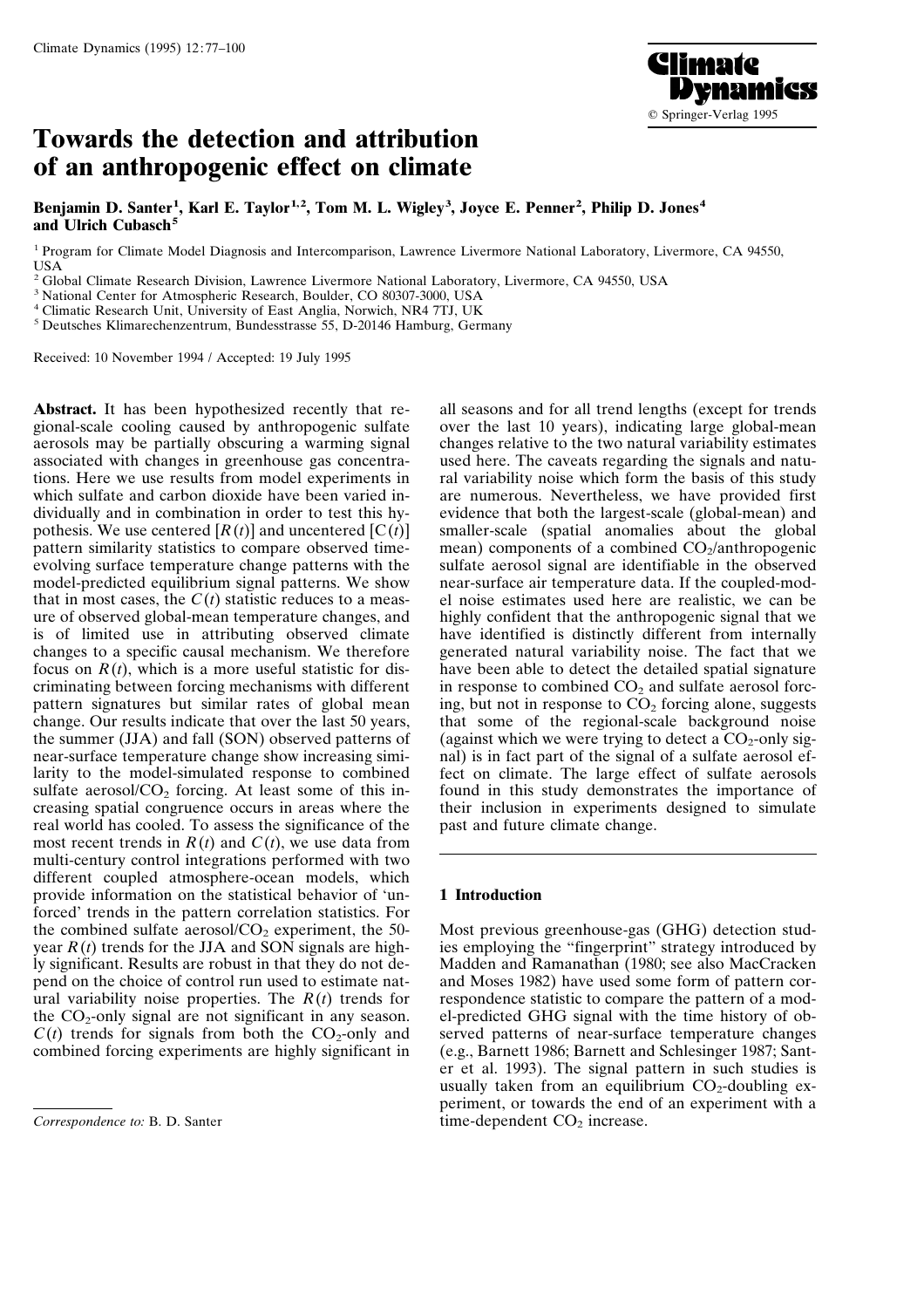The strategy in this method is to search for a longterm, positive trend in the pattern correspondence statistic, which would indicate an increasing expression of the  $CO<sub>2</sub>$  signal in the observations. Previous fingerprint studies have employed either uncentered statistics, in which the searched-for signal consists of both a pattern and the global-mean change (e.g., Barnett and Schlesinger 1987; Hegerl et al. 1994), and/or centered statistics, in which the global-mean change is removed and the signal is simply a spatial anomaly pattern (Santer et al. 1993). A recent investigation making use of an uncentered statistic reached the conclusion that a model-predicted  $CO<sub>2</sub>$  signal was identifiable with a high level of confidence in the observed data (Hegerl et al. 1994). This and previous studies have shown that the global-mean change is an important component of a  $CO<sub>2</sub>$  signal. A large body of earlier work has also shown that observed changes in global-mean annually averaged near-surface air temperature are significant relative to various statistical- and model-based estimates of natural variability noise (e.g., Wigley et al. 1989; Wigley and Raper 1990, 1991a, b; Bloomfield and Nychka 1992; Karl et al. 1991; Stouffer et al. 1994).

Such studies have not directly addressed the issue of establishing an unambiguous link between changes in some external forcing factor and changes in observed climate. This is the attribution issue. It is possible that different external forcing mechanisms (or combinations of external forcings and natural variability) can give rise to similar changes in the global-mean state. Since changes in the value of an uncentered statistic largely reflect a change in the global mean, such analyses provide little help in discriminating between different mechanisms that could have produced such a change. (Unless the change in the global mean is so large that it cannot be explained by non-anthropogenic forcing mechanisms and/or natural variability.) The studies cited above suggest that we might attach high confidence to the statement that the observed changes in global-mean temperature over the past century are significant relative to current 'best estimates' of the magnitude of natural variability noise. However, the same investigations do not allow one to attach high confidence to the statement that the observed changes are solely attributable to an enhanced greenhouse effect.

Our level of confidence in attributing observed changes to anthropogenic influences would be increased if we could demonstrate that even sub-globalscale spatial features of a model-predicted anthropogenic signal showed a correspondence with observed changes. This is where centered statistics are useful, since they focus on anomalies about the global mean. The only previous study that employed a centered statistic to search observed records of near-surface air temperature for model-predicted  $CO<sub>2</sub>$  signals failed to show any meaningful multi-decadal positive trends in the measure of pattern correspondence (Santer et al. 1993). This negative result has a number of possible explanations, such as errors in the predicted  $CO<sub>2</sub>$  signal pattern, or masking of sub-global-scale features of the

 $CO<sub>2</sub>$  signal by low-frequency natural variability and/or other forcing factors (anthropogenic sulfate aerosols, volcanic aerosols, solar variability, etc.).

Model experiments recently performed by Taylor and Penner  $(1994;$  henceforth TP) may help to clarify whether the detection and attribution of an anthropogenic effect on climate can be facilitated by incorporating the climatic effects of anthropogenic sulfate aerosols. Sulfate aerosols arise mainly from the  $SO<sub>2</sub>$  emitted by fossil fuel combustion. Such aerosols are likely to have caused some degree of regional-scale cooling (Wigley 1989), both directly through clear-sky radiative forcing (reflection of incident solar radiation) and indirectly due to changes in cloud brightness (Wigley 1989, 1991; Charlson et al. 1991, 1992; Kiehl and Briegleb 1993; Taylor and Penner 1994; Charlson and Wigley 1994).

The TP integrations used an atmospheric general circulation model (AGCM) coupled to a mixed-layer ocean and a tropospheric chemistry model to investigate the climate response to the individual and combined forcing by anthropogenic sulfate aerosols and  $CO<sub>2</sub>$ . The results from these experiments indicate that the combination of sulfate and  $CO<sub>2</sub>$  forcing yields a signal pattern substantially different from the greenhouse warming pattern typically produced by AGCMs coupled to mixed-layer oceans (e.g., Manabe and Stouffer 1980; Hansen et al. 1984; Schlesinger and Mitchell 1987; Washington and Meehl 1989) or fully-coupled atmosphere-ocean GCMs (CGCMs; Stouffer et al. 1989; Cubasch et al. 1992; Meehl et al. 1993).

The TP integrations represent a first attempt to simulate the three-dimensional climate response to anthropogenic sulfate aerosol forcing with an AGCM coupled to a model of tropospheric sulfate chemistry. The only comparable studies at present are those by Roeckner et al. (1995) and Mitchell et al. (1995a, b). These investigations also considered the temperature response to a combination of  $CO<sub>2</sub>$  and anthropogenic sulfate aerosol forcing, but the direct radiative effect of the aerosol was parameterized by changing the surface albedo. Neither study allowed changes in climate to influence the aerosol distribution, whereas in the TP study two-way interaction is possible between climate and aerosols.

To date, only two previous attempts have been made to search observed records of near-surface temperature changes for a GCM-predicted, two-dimensional temperature-change pattern due to sulfate aerosols or some combination of sulfate aerosol and  $CO<sub>2</sub>$ forcing (Santer et al. 1995a; Mitchell et al. 1995b). Related investigations of the possible impact of sulfate aerosols on observed temperature data have thus far been restricted to analysis of observed changes in areas where sulfate aerosol emissions and/or forcing are likely to have been large (Wigley et al. 1992; Engardt and Rodhe 1993; Hunter et al. 1993; Karl et al. 1995) or to a visual comparison of observed temperature change patterns and patterns of vertically-integrated aerosol concentration predicted by a chemical-transport model (Engardt and Rodhe 1993).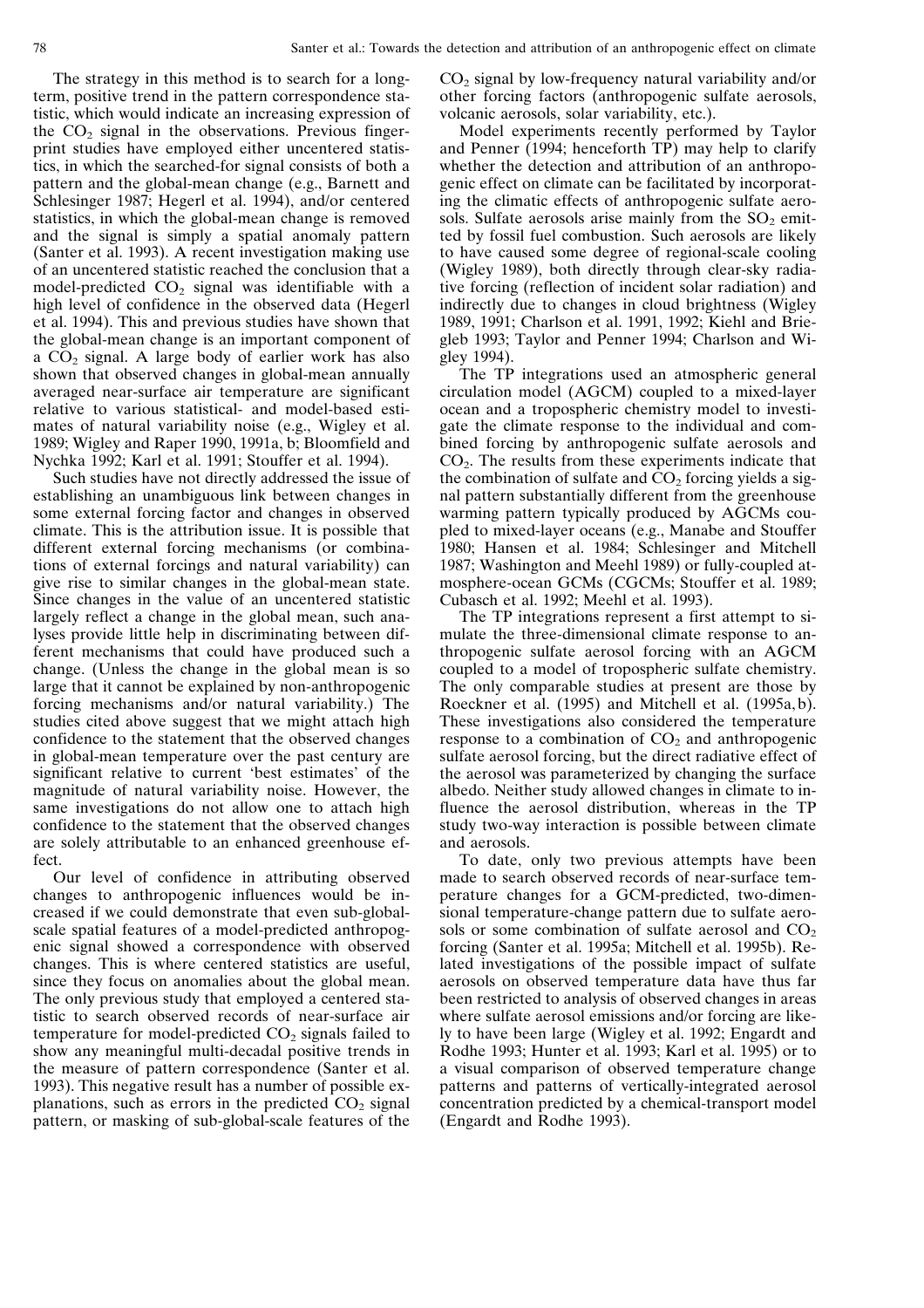In the present study we extend the pattern correlation analysis of Santer et al. (1993) and investigate whether the near-surface temperature signals in the TP sulfate-only,  $CO_2$ -only and combined forcing experiments are increasingly evident in the observed data.

The structure of this paper is as follows. Section 2 provides a brief description of the TP numerical experiments. In Sect. 3 we compare the surface temperature responses in the three TP perturbation experiments using maps of the geographical distribution of temperature change, pattern correlations, and univariate t-tests. In Sect. 4, we define centered and uncentered pattern similarity statistics and briefly consider their relative merits in the context of detection and attribution of observed climate change. Section 5 then employs these statistics to search the observed record of near-surface temperature changes for the seasonal and annual signals from the three TP perturbation experiments. The question of whether the trends in our pattern similarity measures are significant is addressed in Sect. 6. A short summary and conclusions are given in Sect. 7.

#### **2 Experiments**

The experiments discussed here have been described in detail by TP. The integrations were performed with the GRANTOUR tropospheric chemistry model developed at Lawrence Livermore National Laboratory (Walton et al. 1988), coupled to the Livermore version of the National Center for Atmospheric Research Community Climate Model (NCAR CCM1; Taylor and Ghan 1992). The CCM1 AGCM in turn was coupled to a 50-meter mixed-layer ocean model with prescribed meridional heat flux. CCM1 has 12 layers in the vertical, and was run with a horizontal resolution of ca.  $4.5^\circ$  latitude  $\times 7.5^\circ$  longitude. The GRANTOUR tropospheric chemistry model is a Lagrangian trace species model, which simulates the transport, transformation and removal of various sulfur species (Penner et al. 1994a). Only the direct effects of sulfate aerosols are considered. For further details of the GRAN-TOUR/CCM1 experimental configuration, refer to TP.

Four integrations were performed: a control run (CTL) with nominal pre-industrial  $CO<sub>2</sub>$  levels (270) ppmv; the standard IPCC value is 278 ppmv, Enting et al. 1994) and no anthropogenic sulfur emissions; a sulfate-only experiment (S) with near-present-day anthropogenic sulfur emissions (prescribed according to Spiro et al. 1992; Benkowitz 1982) and near-pre-industrial  $CO<sub>2</sub>$  concentrations; a  $CO<sub>2</sub>$ -only experiment (C) with no sulfur emissions and nominal present-day  $CO<sub>2</sub>$  levels (345 ppmv; c.f. the 1990 value of 354 ppmv given by Enting et al. 1994); and a combined forcing experiment with near-present-day sulfur emissions and  $CO<sub>2</sub>$ . For the purposes of this study, each of the original TP integrations was extended by at least 10 years, and temperature-change signals were computed using samples from the last 20 years of each simulation (following a spin-up period of at least 10 years).

### **3 Model results**

We compare the surface temperature responses in the three perturbation experiments in various ways, using maps of the geographical distribution of temperature change, pattern correlations, and univariate t-tests (e.g., Wigley and Santer 1990). For comparing patterns, we computed centered spatial correlations, here denoted by *R* (see Santer et al. 1993). Univariate t-tests were used to determine whether (and where) the gridpoint means were significantly different in the control and response experiments.

# *3.1 Sulfate-only experiment*

Figures 1, 2, and 3 show the geographical distributions of seasonally and annually averaged changes in nearsurface temperature in the three TP perturbation experiments. In the S experiment, temperature changes in DJF, JJA and the annual average are negative at virtually all grid-points. The maximum cooling occurs over the Norwegian Sea in DJF (ca.  $-7^{\circ}$ C) and to the east of the Weddell Sea in JJA ( $-6^{\circ}$ C).

In both DJF and JJA, the location of the maximum response differs from the location of the maximum forcing: the spatial pattern correlations between radiative forcing and response are only 0.02 in DJF and 0.36 in JJA (c.f. Figs. 1, 2, and Fig. 4; also Table 1 and TP). The higher correlation in JJA reflects the fact that there is some spatial congruence between forcing and response where both are large over Western Europe. In contrast, the DJF response maximum in the Norwegian Sea is not congruent with a maximum in the forcing. A similar displacement between forcing and response maxima is suggested by the results of Roeckner et al. (1995) and Mitchell et al. (1995b).

There are substantial uncertainties associated with the forcing and response patterns simulated in such studies, and hence with the forcing versus response pattern correlations presented above. In both the Roeckner et al. (1995) and TP investigations, these uncertainties are due in part to inadequacies in the treatment of sea-ice and neglect of full ocean dynamics. The latter does not apply to the study by Mitchell et al. (1995b), which used a full CGCM and still found the patterns of temperature response and forcing due to the direct effect of sulfate aerosols to be dissimilar.

The results of all three investigations illustrate the potential importance of the atmospheric general circulation in 'modulating' the response to regionally-localized forcing. Detection studies that use as their signal the *global* sulfate aerosol distribution or aerosol forcing predicted by a sulfur chemistry model (e.g., Wigley et al. 1992; Engardt and Rodhe 1993), or the global pattern of observed changes in sulfur emissions (Karl et al. 1995) may therefore be using sub-optimal signals. On a regional basis, however, it is likely that there is a close relationship between emissions, forcing and response in areas with high sulfur emissions. This would explain Karl et al.'s (1995) finding of a significant in-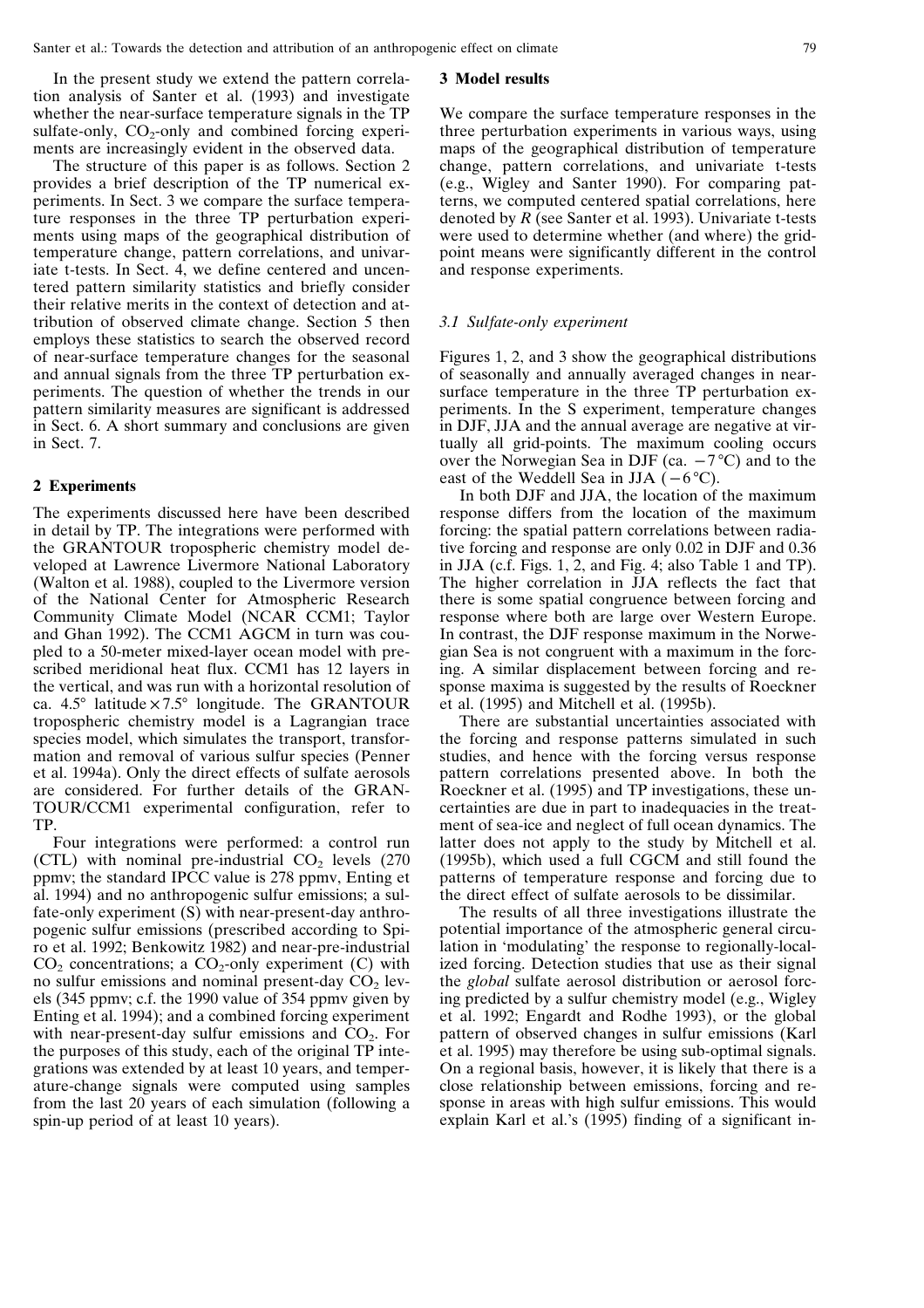

 $\bigoplus^{\mathbb{N}}$ Black/Schwarz<br>T<sup>Yellow/Gelb</sup> Magenta/Rot Cyan/Blau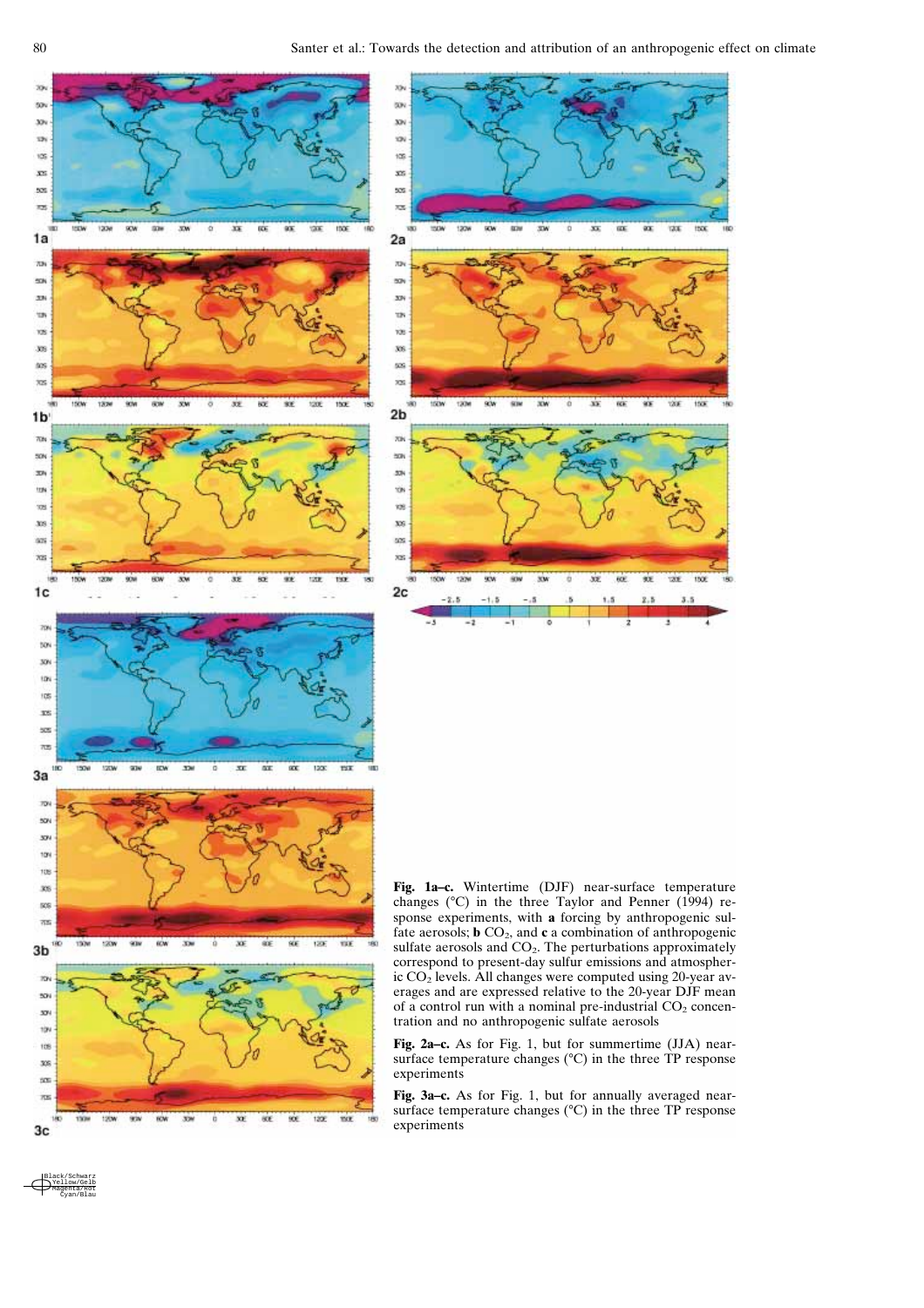**Table 1.** Global spatial pattern correlations between forcing and response fields

| Season       | Forcing         | Response        |                 |               |  |  |  |  |
|--------------|-----------------|-----------------|-----------------|---------------|--|--|--|--|
|              |                 | SO <sub>4</sub> | CO <sub>2</sub> | $SO_4 + CO_2$ |  |  |  |  |
| $_{\rm DJF}$ | $SO_4$          | 0.02            | 0.55            | 0.27          |  |  |  |  |
|              | CO <sub>2</sub> | 0.20            | $-0.51$         | $-0.03$       |  |  |  |  |
|              | $SO_4 + CO_4$   | 0.30            | 0.15            | 0.37          |  |  |  |  |
| JIA          | SO <sub>4</sub> | 0.36            | 0.27            | 0.38          |  |  |  |  |
|              | CO <sub>2</sub> | 0.08            | $-0.52$         | 0.04          |  |  |  |  |
|              | $SO_4 + CO_2$   | 0.49            | $-0.52$         | 0.46          |  |  |  |  |
| <b>ANN</b>   | SO <sub>4</sub> | 0.36            | 0.51            | 0.43          |  |  |  |  |
|              | CO <sub>2</sub> | 0.09            | $-0.56$         | 0.01          |  |  |  |  |
|              | $SO_4$ + $CO_2$ | 0.52            | $-0.22$         | 0.49          |  |  |  |  |

The forcing fields are either the seasonally or annually averaged radiative forcing due to the individual and combined effects of sulfate aerosols and  $CO<sub>2</sub>$  (see Fig. 4). The response fields are the time-averaged near-surface temperature changes in Figs. 1–3. All temperature changes were computed with 20-year samples relative to the average over years 11–30 of the TP control integration with no anthropogenic sulfate aerosols and pre-industrial atmospheric  $CO<sub>2</sub>$  levels. All correlations are for an area-weighted form of *R* (spatial mean subtracted)

**Table 2.** Univariate t-test results for differences in mean state between the TP control run with no anthropogenic sulfate aerosols and pre-industrial atmospheric  $CO<sub>2</sub>$  and the three TP perturbation experiments with individual and combined  $CO<sub>2</sub>$  and sulfate aerosol forcing

| Season     | Experiment      | $\alpha$ =0.01 | $\alpha$ = 0.05 |
|------------|-----------------|----------------|-----------------|
| DJF        | SO <sub>4</sub> | 86.5           | 93.0            |
|            | CO <sub>2</sub> | 91.8           | 95.8            |
|            | $SO_4$ + $CO_2$ | 56.1           | 65.3            |
| <b>MAM</b> | SO <sub>4</sub> | 89.4           | 93.7            |
|            | CO <sub>2</sub> | 89.6           | 95.4            |
|            | $SO_4$ + $CO_2$ | 55.2           | 65.7            |
| <b>JJA</b> | CO <sub>4</sub> | 88.3           | 93.4            |
|            | CO <sub>2</sub> | 90.0           | 94.4            |
|            | $SO_4$ + $CO_2$ | 55.5           | 64.5            |
| <b>SON</b> | SO <sub>4</sub> | 87.2           | 92.6            |
|            | CO <sub>2</sub> | 95.8           | 98.3            |
|            | $SO_4 + CO_2$   | 54.1           | 65.0            |
| <b>ANN</b> | SO <sub>4</sub> | 98.8           | 99.2            |
|            | CO <sub>2</sub> | 100.0          | 100.0           |
|            | $SO_4$ + $CO_2$ | 65.6           | 71.1            |

All tests were two-tailed, and use 20-year samples of seasonally and annually averaged grid-point near-surface temperature data from the control and perturbation experiments. Results indicate the number of local (grid-point) rejections of the null hypothesis of no difference in means (at stipulated significance levels of  $\alpha$ =0.01, 0.05), expressed as a percentage of the total number of tests performed

verse relationship between changes in sulfur emissions and changes in surface temperature in zones of high emissions  $(50^{\circ}N-55^{\circ}N)$  and at times of high insolation.

Note that the maximum Northern Hemisphere cooling occurs in DJF, even though the maximum forcing is in JJA and the DJF forcing is relatively small (c.f. Figs. 1a, 2a, and Fig. 4). In JJA, the maximum response is in the Southern Hemisphere, even though the forcing is largely in the Northern Hemisphere. There are several explanations for these results. The fact that the Southern Hemisphere demonstrates a substantial response to a forcing primarily confined to the Northern Hemisphere is an indication of the ability of the atmosphere to exchange heat and momentum between hemispheres in an efficient way. The generally stronger response in the winter hemisphere is in part due to the fact that the effect of changes in sea-ice extent on surface temperature is largest at this time of year (when surface inversions are possible).

A univariate t-test reveals that the changes in mean state are highly significant in the sulfate-only experiment (Table 2 and Fig. 5). (All t-tests were performed using 20-year samples from the control run and the perturbation experiments). Of the total number of grid-point tests performed 86.5–98.8% showed significant differences in temperatures between the experiment and control (at the  $\alpha$ =0.01 significance level). It is clear from these results, even without resorting to multivariate significance tests (see Preisendorfer and Barnett 1983; Wigley and Santer 1990) that the overall (global) differences in means between the sulfate-only and control experiments are highly significant.

# *3.2 CO2-only experiment*

The spatial patterns of seasonally- and annually averaged near-surface temperature changes in the  $CO<sub>2</sub>$ only experiment are very similar to those obtained in equilibrium  $CO<sub>2</sub>$ -doubling integrations with comparable AGCM/mixed-layer ocean experimental configurations (Manabe and Stouffer 1980; Hansen et al. 1984; Schlesinger and Mitchell 1987; Washington and Meehl 1989). The warming is spatially coherent (Figs. 1b, 2b, 3b). The DJF and JJA temperature change patterns show the standard picture of equator-to-pole amplification in the winter hemisphere, a feature associated with poleward retreat of the sea-ice margin. This pattern similarity occurs despite the comparatively low level of the forcing: the  $\overline{CO_2}$ -only experiment was performed with an atmospheric  $CO<sub>2</sub>$  concentration change of only 75 ppmv (from 270 to 345 ppmv), in contrast to the ca. 300–330 ppmv changes commonly used in stepfunction  $CO<sub>2</sub>$ -doubling experiments.

The overall maximum temperature increases tend to occur in locations where maximum cooling occurred in the sulfate-only experiment, i.e., in the Norwegian Sea in DJF (ca.  $7\degree C$ ) and in the Ross and Weddell Seas in JJA (ca.  $7-8$ °C). The annual average changes do not show the same degree of hemispheric symmetry commonly found in equilibrium doubling experiments with mixed-layer models (Schlesinger and Mitchell 1987). This is due to the smaller percentage reduction in seaice coverage in the Northern Hemisphere: the reduc-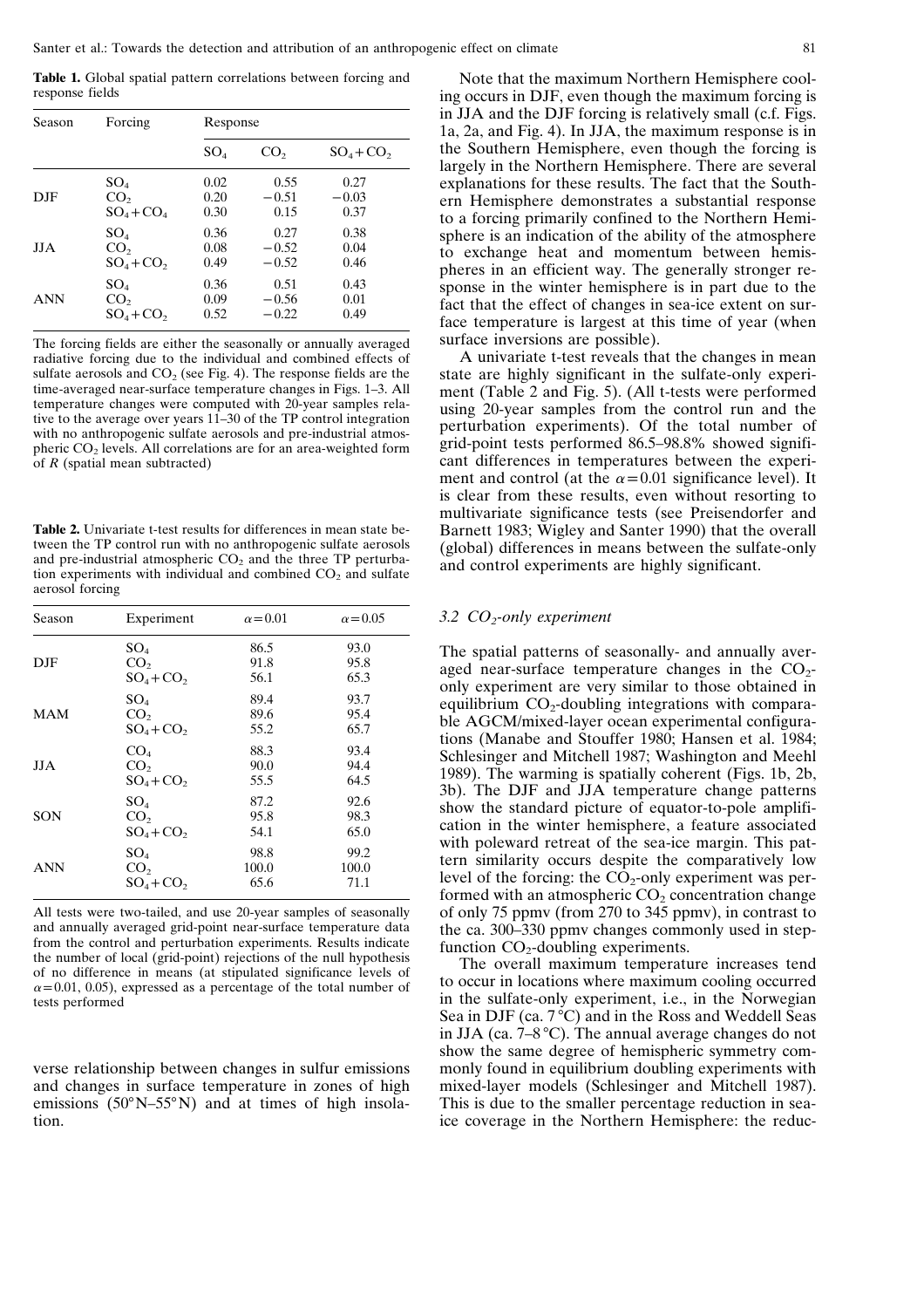

X Black/Schwarz Yellow/Gelb Magenta/Rot Cyan/Blau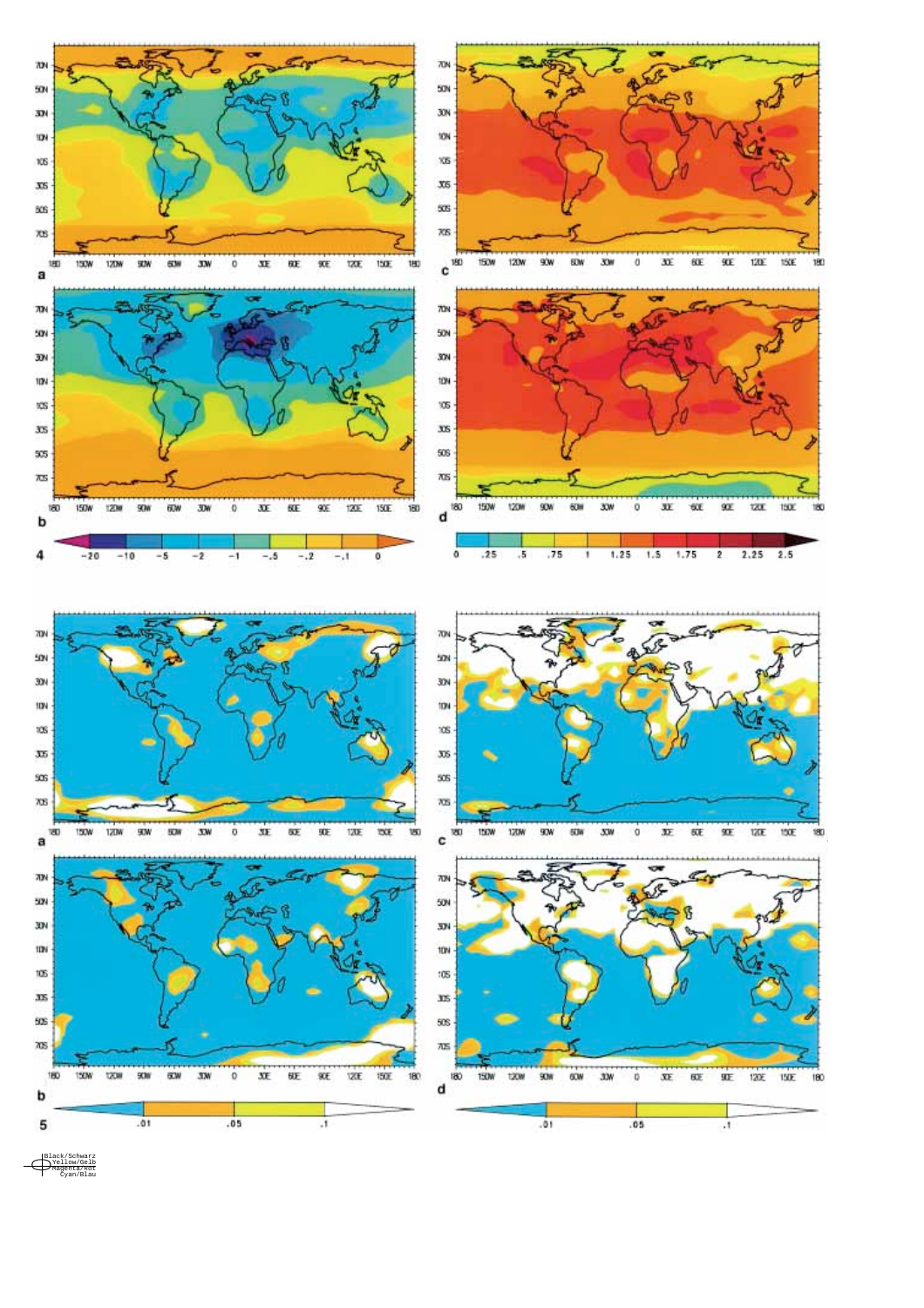tion in ice coverage in the Southern Hemisphere is nearly three times larger (see Table 1 of TP). The seasonal and annual warming patterns have a land-sea contrast component, with larger changes over land areas, as in recent transient experiments with CGCMs (Cubasch et al. 1992; Santer et al. 1994).

As in the sulfate-only case, the response pattern differs markedly from the pattern of the forcing, and is negatively correlated with the latter  $(R = -0.51$  in DJF,  $R = -0.52$  in JJA; see Table 1). This inverse relationship is due to the different zonal structures of forcing and response fields: while the response is a maximum at high latitudes in both hemispheres, the forcing peaks at low latitudes (c.f. Figs. 1b, 2b, 4c, 4d).

The univariate t-test results indicate that the surface temperature signal in the  $CO_2$ -only experiment is highly significant in all seasons and in the annual average (Table 2). Changes in the  $CO_2$ -only experiment show consistently higher percentages of grid-points with significant differences in means than in the sulfate-only experiment, primarily due to the larger global mean temperature change in the former experiment  $(+1.45\degree$ C versus  $-1.19\degree$ C, respectively). It should be noted that in TP, the climate sensitivity of the model for a doubling of  $CO_2$  was given as 6.4 °C, a result that was based on 10-year samples only. The results we present here are now based on the final 20 years of much longer integrations (30–50 years). The climate cooled by several tenths of a degree in the  $CO_2$ -only integration before stabilizing towards the end of the integration. This yielded a much lower estimate of the climate sensitivity: 4.8 °C.

# *3.3 Combined sulfate/CO2 experiment*

Unlike the sulfate-only and  $CO<sub>2</sub>$ -only integrations, the patterns of temperature change in the combined sulfate/ $CO<sub>2</sub>$  experiment are characterized by spatially-coherent regions of both warming and cooling (Figs. 1c, 2c, 3c). Temperature decreases are restricted largely to

**Table 3.** Global and regional 'between-experiment' spatial pattern correlations

| Season     | Experi-<br>ment                    |         | CO <sub>2</sub> | $SO_4$ + $CO_2$ |                 |  |
|------------|------------------------------------|---------|-----------------|-----------------|-----------------|--|
| DJF        | $SO_4$<br>CO <sub>2</sub>          | $-0.64$ | $-0.73$         | 0.46<br>0.01    | 0.48<br>$-0.18$ |  |
| <b>MAM</b> | SO <sub>4</sub><br>CO <sub>2</sub> | $-0.53$ | $-0.31$         | $-0.26$<br>0.79 | 0.49<br>0.29    |  |
| JIA        | SO <sub>4</sub><br>CO <sub>2</sub> | $-0.59$ | $-0.30$         | $-0.26$<br>0.79 | 0.58<br>0.32    |  |
| <b>SON</b> | SO <sub>4</sub><br>CO <sub>2</sub> | $-0.38$ | $-0.40$         | 0.39<br>0.52    | 0.59<br>0.20    |  |
| <b>ANN</b> | SO <sub>4</sub><br>CO <sub>2</sub> | $-0.55$ | $-0.61$         | 0.10<br>0.63    | 0.60<br>0.01    |  |

Results are for seasonally- and annually averaged near-surface temperature signals in the three TP perturbation experiments, with forcing due to sulfate aerosols,  $CO<sub>2</sub>$ , and a combination of sulfate aerosols and CO<sub>2</sub>. The perturbations approximately correspond to present-day atmospheric  $CO<sub>2</sub>$  levels and anthropogenic sulfur emissions. The signals are the mean changes (computed with 20-year samples) relative to the average over years 11–30 of the TP control integration with no anthropogenic sulfate aerosols and pre-industrial atmospheric  $CO<sub>2</sub>$  levels. The non-italicized numbers are the (centered) pattern correlations obtained using the full spatial fields, and the italicized numbers are the correlations over the area defined by the observed data mask for  $t_0$ =1954 (see Fig. A2, panel b)

the Northern Hemisphere, which is where most of the radiative forcing associated with sulfate aerosols occurs (Fig. 4a, b). The largest decreases are over the Norwegian Sea in DJF (ca.  $-2^{\circ}$ C) and over southeastern Europe in JJA (ca.  $-2^{\circ}$ C). Warming maxima are in the Ross and Weddell Seas in JJA (ca.  $4-8$ °C), and over Greenland, Labrador, the Sea of Okhotsk, and a small area of Antarctica in DJF (ca.  $2^{\circ}$ C).

The warming and cooling maxima in all seasons are considerably reduced relative to the respective maxima in the sulfate-only and  $CO_2$ -only experiments. In DJF, for example, the large temperature changes in the Norwegian Sea in the S and C experiments (Fig. 1a, b) are considerably reduced in the SC integration (Fig. 1c). While the DJF response patterns in the SC and S integrations show some spatial correspondence  $(R=0.46)$ , the SC and C response patterns are uncorrelated  $(R=0.01;$  see Table 3). In JJA, however the SC response pattern is very similar to the  $CO_2$ -only temperature change pattern  $(R=0.79)$ , and is negatively correlated with the sulfate-only response pattern  $(R = -0.26)$ . This is due to the fact that the offsetting effects of sulfate in the regions of maximum temperature response to  $CO<sub>2</sub>$  forcing are less in JJA than in DJF (c.f. Figs. 1a, b, 2a, b). The pattern similarity between C and SC and S and SC clearly depends on the relative magnitudes of the  $CO<sub>2</sub>$  and aerosol forcing.

The univariate t-tests (Table 2) indicate that the fractions of the globe with significant differences in means (SC versus CTL) are consistently lower than in either the S or C experiments. This is due to compensating warming and cooling responses over large areas

 $\blacktriangleleft$ **Fig. 4a–d.** Seasonally-averaged radiative forcing due to sulfate aerosols and  $CO<sub>2</sub>$  in the TP sulfate-only and  $CO<sub>2</sub>$ -only experiments. The difference in the top-of-the-atmosphere clear-sky outgoing SW radiation (in  $Wm^{-2}$ ) between simulations with and without anthropogenic sulfate aerosols is shown **a** for winter (DJF); and **b** summer (JJA). Changes in the net long-wave flux at the tropopause due to an increase in atmospheric  $CO<sub>2</sub>$  from 270 ppmv to 345 ppmv are also given for **c** winter and **d** summer

**Fig. 5a–d.** Univariate t-test results for seasonally-averaged nearsurface temperature changes in the TP response experiments. Results are for **a** DJF and **b** JJA changes in the sulfate-only experiment and in the experiment with combined  $CO<sub>2</sub>/sulfate$  aerosol forcing (**c, d**). *Areas shaded* denote regions with experiment minus CTL differences in grid-point time averages which are significant at the 1%, 5% and 10% levels (two-tailed tests). Tests were conducted with 20-year samples of data from the control run and each response experiment. Near-surface temperature changes in the  $CO_2$ -only experiment (not shown) are highly significant at virtually all grid-points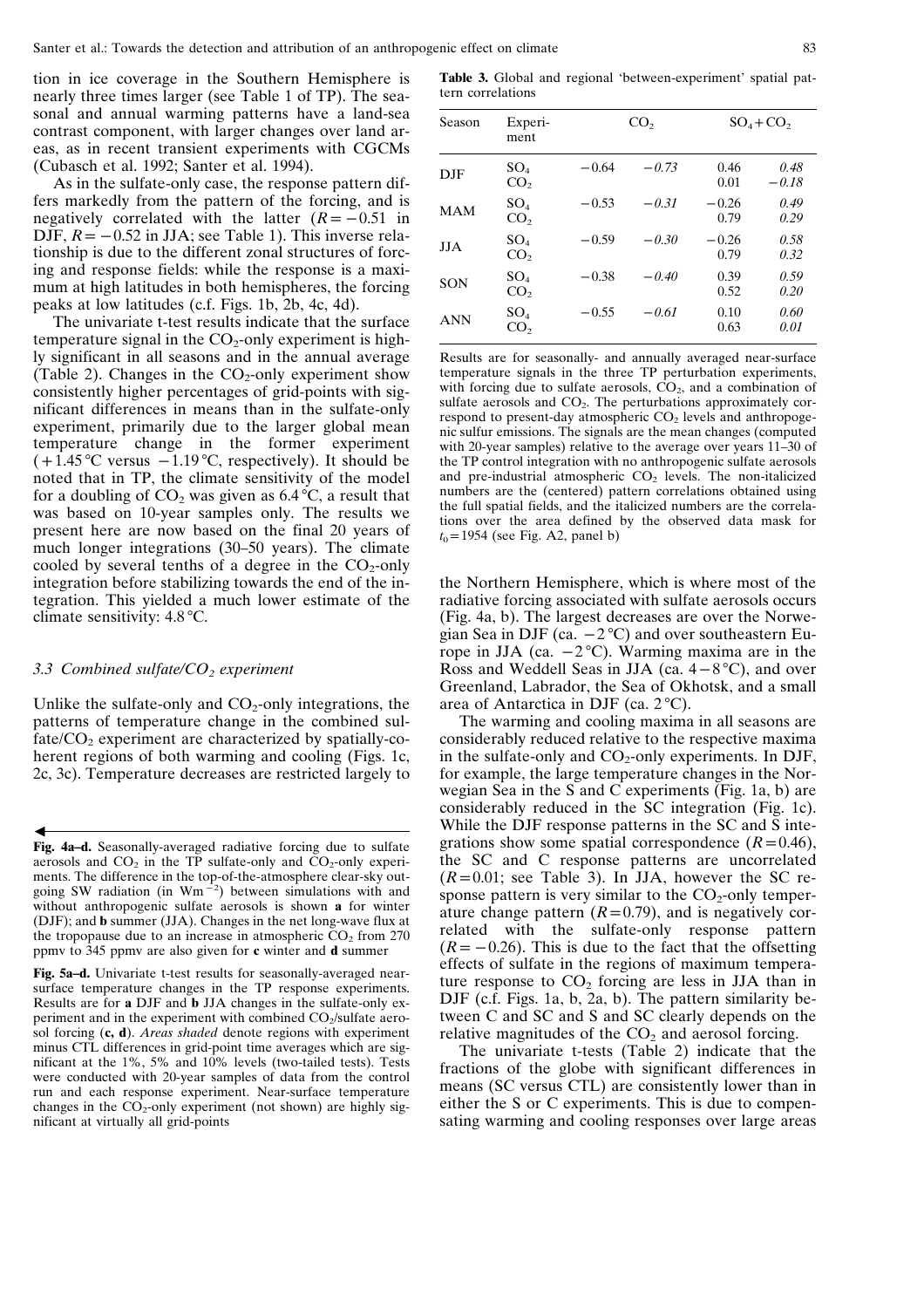of the Northern Hemisphere in both seasons and in the annual average, resulting in large areas with relatively small changes in the mean state. Large, spatially-coherent regions with differences in means significant at the 1% and 5% levels are generally restricted to Southern Hemisphere oceans and low-latitude Northern Hemisphere ocean areas (Fig. 5).

The weak response over large areas of the Northern Hemisphere, as indicated by a lack of statistical significance, is not an artefact of the length of the control and response experiments. For the 'present-day' sulfate and  $CO<sub>2</sub>$  forcing levels stipulated in the TP SC experiment, large areas of the Northern Hemisphere with little or no change in the mean state are a fundamental property of the simulated response pattern (at least for the model used here).

It is interesting to note that the response patterns for the SC integration are, in a purely qualitative sense, more similar to observed patterns of seasonal temperature change (see Jones et al. 1991; Folland et al. 1992; Parker et al. 1994) than the response patterns in the individual S and C experiments. We will consider this issue further in Sect. 5.1, which presents quantitative measures of observed versus simulated pattern similarity.

#### **4 Pattern similarity statistics**

In this section we introduce the pattern similarity statistics,  $R(t)$  and  $C(t)$ , which we subsequently use for comparing model and observed spatial patterns of temperature change. The terminology is similar to that used by Santer et al. (1993).

# *4.1 Definition and computation of pattern similarity statistics*

We first compute seasonal- and annual-mean temperature changes in the TP control run and response experiments. In each of the three TP response experiments (S, C, and SC), the temperature-change signal is defined as

$$
\Delta M(x) = \overline{M_{\text{EXP}}}(x) - \overline{M_{\text{CTL}}}(x) \tag{1}
$$

where  $M$  denotes model data, with the subscripts  $_{\text{EXP}}$ and  $_{\text{CTL}}$  identifying output from one of the TP response experiments and the control integration, respectively. The index x is a discrete variable running over space (grid-points), with  $x=1, ..., n$ . The overbars in  $\overline{M_{\text{EXP}}}(x)$  and  $\overline{M_{\text{CTL}}}(x)$  indicate time averages, here computed using 20-year samples of experiment and control data. We stress that these signal patterns have no time-dependence other than a dependence on season, since the TP integrations are equilibrium response experiments with no interannual changes in the forcing. The rationale for the use of equilibrium signal patterns (as opposed to transient signals) is discussed in detail in Santer et al. (1995a).

The observed data,  $D(x, t)$ , consist of monthlymean, land-based surface air temperatures and sea-surface temperatures from the combined land-ocean data set described by Jones et al. (1991), spanning the interval 1854–1993. The data are in the form of anomalies relative to the mean over 1950–79. They contain highfrequency variability components associated with El Niño behavior, volcanoes, etc. For the purposes of GHG-detection studies, these components constitute undesirable noise; data were filtered in the following way to reduce this noise.

We first define a temporally-smoothed reference state  $\overline{D_1}(x)$  centered on the year  $t_0$  as

$$
\overline{D_1}(x) = \sum_{v=-q}^{+q} D(x, t_0 + v) W(v)
$$
\n(2)

where  $W(v)$  are the normalized symmetric weights for a *p*-term Gaussian filter centered at  $t_0$  (with  $p=2q+1$ ; we use  $p=13$  below). As an example, if  $t_0=1954$ , the reference climate is the filtered mean over the years 1948–1960. We then define the (smoothed) anomaly at time *t* relative to  $\overline{D_1}(x)$  by

$$
\Delta D(x, t) = \overline{D_2}(x, t) - \overline{D_1}(x) \tag{3}
$$

where

$$
\overline{D_2}(x, t) = \sum_{v=-q}^{+q} D(x, t+v) W(v)
$$
\n(4)

We use  $t = 1910, 1911, \ldots, 1993$ , so that the filtered anomalies cover the 84-year period 1910–1993, while the data used in the filtering extend from 1904–1999. Filter weights are set to zero if data are missing. Since data are not available for 1994–1999, we assigned a missing value code for all post-1993 data. We then stipulate that a filtered mean can only be computed if a critical fraction of the sum of the Gaussian filter weights  $(W_{\text{crit}})$  is exceeded at any grid-point over any *p*-year period. Here  $W_{crit} = 0.6$ , which allows us to calculate filtered means for 1993. Further details of the filtering procedure are given in Santer et al. (1995a).

The set of time-evolving monthly-mean anomaly fields,  $\Delta D(x, t)$ , was then used to compute seasonal and annual averages. In order to avoid large, spatially non-random increases in coverage from the beginning of the century to the present, we stipulated that the grid-point coverage for  $\overline{D_2}(x, t)$  must be a subset of the coverage for  $\overline{D_1}(x)$  (see Appendix A). For a given response experiment and a given season, we now have a single pattern characterizing the model temperature signal,  $\Delta M(x)$ , and a series of time-evolving patterns characterizing observed temperature changes,  $\Delta D(x, t)$ .

Following Santer et al. (1993), we use two different types of measure to compare the spatial fields  $\Delta M(x)$ and  $\Delta D(x, t)$ . These are defined by

$$
R(t) = \left[\sum_{x=1}^{n} (\Delta D(x, t) - \widehat{\Delta D}(t)) (\Delta M(x) - \widehat{\Delta M})\right] / [n s_D(t) s_M]
$$
\n(5)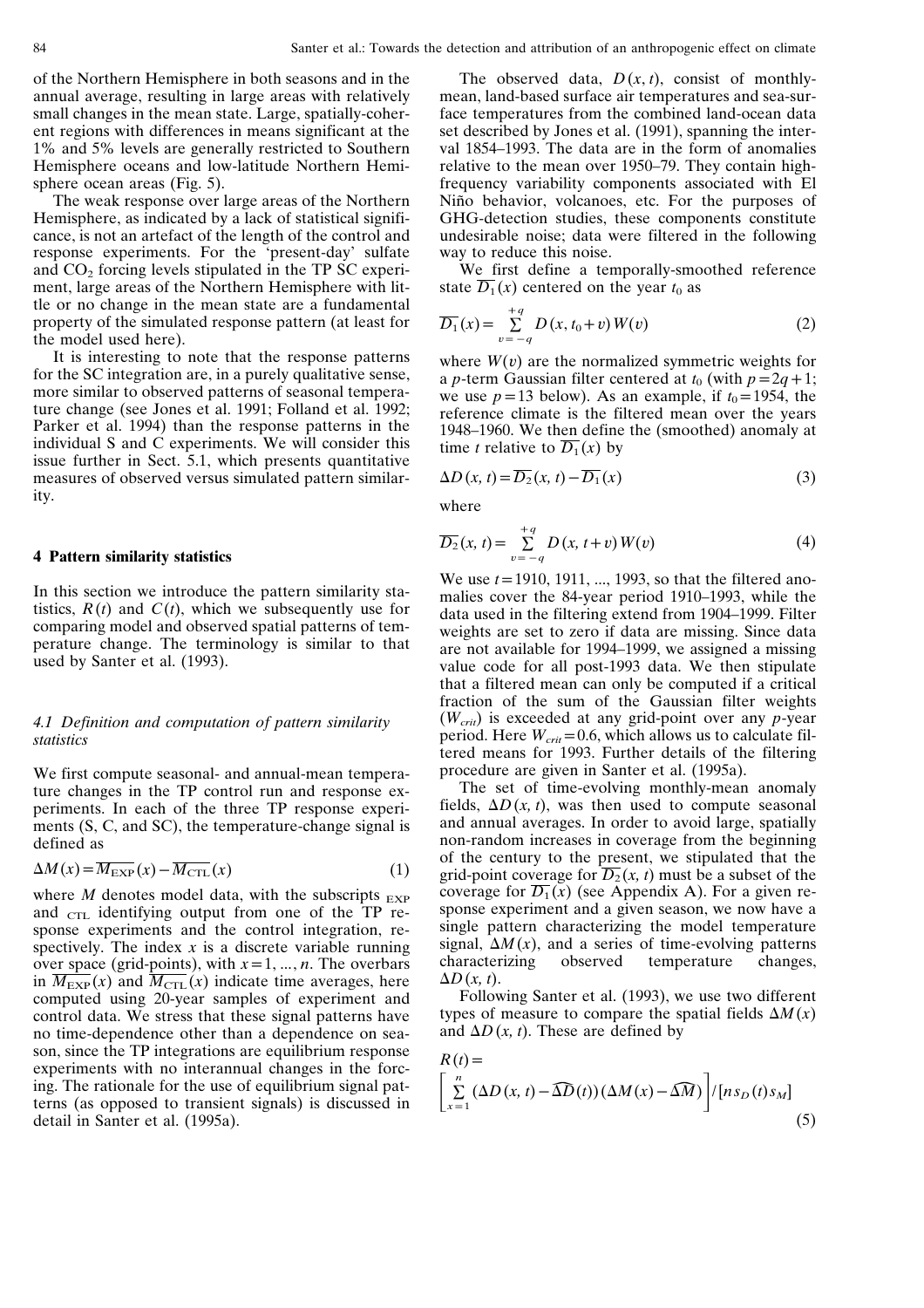where

where  
\n
$$
s_D^2(t) = \sum_{x=1}^n \left[ \Delta D(x, t) - \widehat{\Delta D}(t) \right]^2 / (n - 1)
$$
\n(6)

is the spatial variance (with  $s_M^2$  defined similarly), and the  $\hat{ }$  in Eqs. (5) and (6) indicates a spatial average, and

$$
C(t) = \left[\sum_{x=1}^{n} \Delta D(x, t) \Delta M(x)\right] \left[\sum_{x=1}^{n} \Delta M(x)^{2}\right]^{-1}
$$
 (7)

*R*(*t*) is simply a spatial anomaly correlation (similar to statistics used in measuring the 'skill' of numerical weather predictions; see, for example, Anderson and van den Dool 1994) with the statistic centered about the spatial means of the observed and simulated fields.  $C(t)$  is the uncentered statistic originally defined and used by Barnett and Schlesinger (1987).

 $C(t)$  has several desirable properties. First, it is equal to 1.0 when  $\Delta D(x, t) = \Delta M(x)$ , so that it is a measure of the strength of the model signal in the observed data. Second, unlike *R*(*t*), it does not involve a time-varying observed term in the denominator. Thus a trend in  $C(t)$  with increasing time can only be due to increasing similarity between the model and observed mean-change fields in the numerator of Eq. (7). In contrast, a trend in  $R(t)$  with time may be attributable to a change in either the observed mean state and/or the observed spatial variance. Third,  $C(t)$ , unlike  $R(t)$ , is not bounded by  $\pm 1.0$ . One consequence is that as  $R(t)$  approaches  $\pm 1.0$ , changes in the amplitude of the observed pattern will not be reflected in linear trends in  $R(t)$ .

The choice of which type of statistic to use is not clear cut.  $C(t)$  has the apparent advantage that it includes information about the mean change field,  $\Delta D(t)$ , which is an important part of the signal in most situations, while  $R(t)$  focuses on the pattern of change. We have shown previously (Santer et al. 1993, 1995a)  $\Delta D(t)$ , which is an important part of the signal<br>situations, while *R*(*t*) focuses on the pattern of<br>We have shown previously (Santer et al. 1993<br>that *C*(*t*) can be decomposed into *R*(*t*) and  $\widehat{\Delta D}$ that  $C(t)$  can be decomposed into  $R(t)$  and  $\Delta \overline{D}(t)$  components. In situations where the model-predicted change in global-mean temperature is large relative to the observed changes, the  $R(t)$  component of  $C(t)$  is ponents. In situations where the model-predicted<br>change in global-mean temperature is large relative to<br>the observed changes, the  $R(t)$  component of  $C(t)$  is<br>much smaller than the  $\widehat{\Delta D}(t)$  component, so time se-<br>integr change in global-mean temperature is large rel<br>the observed changes, the  $R(t)$  component of<br>much smaller than the  $\widehat{\Delta D}(t)$  component, so t<br>ries of  $C(t)$  look very similar to those of  $\widehat{\Delta D}$ ries of  $C(t)$  look very similar to those of  $\overline{\Delta}D(t)$  (see e.g., Santer et al. 1993, Fig. 7). In such cases, *C*(*t*) cannot be used to address the attribution issue: i.e., if different external forcing mechanisms give rise to similar rates of global mean change,  $C(t)$  cannot be used to determine which of the forcings caused the observed change. It is in this situation that  $R(t)$ , which focuses on the pattern of spatial anomalies about the mean state, may provide the information required to discriminate between forcing mechanisms with different pattern signatures.

In the following, our emphasis is on attribution; hence we prefer to use  $R(t)$ . We also compute  $C(t)$ , since this enables us to determine the significance of global-mean changes and to compare our results with other investigations that have used uncentered statistics (e.g., Hegerl et al. 1994).

#### **5 Comparison of model and observed temperature change patterns**

In this section, we use both  $C(t)$  and  $R(t)$  to compare model and observed temperature change patterns. For each of the three TP experiments and for each season, a single pattern characterizing the model signal is compared with 84 observed temperature change patterns consisting of filtered data for the years 1910, 1911, ..., 1993. The resulting  $C(t)$  and  $R(t)$  time series show whether this fixed pattern is increasingly evident in the observed data. Pattern correlations are calculated after excluding grid-points with missing observed data, and with a reference period centered on  $t_0$ =1954. Sensitivity to the choice of reference period is minimal, as shown in Appendix A.

#### *5.1 Pattern similarity results*

*5.1.1 CO<sub>2</sub>-only experiment.* Consider first the results for temperature signals from the TP experiment with present-day  $CO<sub>2</sub>$  forcing and no anthropogenic sulfate aerosols (Fig. 6). If  $CO<sub>2</sub>$  forcing were the dominant influence on climate, i.e., if other external forcings and natural internal variability were relatively small on timescales appropriate to a slowly-evolving greenhouse warming signal, the  $R(t)$  and  $C(t)$  time series should show strong multi-decadal positive trends as the signal became progressively more pronounced in the observed data.

 $C(t)$  shows no evidence of large, positive trends that are sustained for 40 to 50 years or longer (Fig. 6). This is in accord with results obtained by Santer et al. (1993) for the surface temperature signals from  $CO<sub>2</sub>$ doubling experiments performed with five different AGCMs. The largest and most sustained  $C(t)$  trends occur at the beginning of the record (between ca. 1910–1940), not at the time of most-rapidly increasing forcing (see Wigley and Raper 1992). Changes in *C*(*t*) parallel those in global-mean temperature over the entire observed record (Jones et al. 1991; Jones and Briffa 1992). Note also that in all seasons except DJF, *C*(*t*) time series show the effects of the Pinatubo eruption in June 1991 and the volcanic aerosol-induced reduction in global mean temperature (Hansen et al. 1993; Jones 1994).

These similarities in the behavior of global mean temperature and  $C(t)$  are in agreement with the theoretical and empirical results of Santer et al. (1993, 1995a). As shown in Table 4, *C*(*t*) changes for all three perturbation experiments correlate strongly with etical and empirical results of Santer et al. (1993, 1995a). As shown in Table 4,  $C(t)$  changes for all three perturbation experiments correlate strongly with  $\Delta D(t)$ , although the correlations are smallest for the correl combined forcing case. This points to a dominant inperturbation<br> $\widehat{\Delta D}(t)$ , althou<br>combined forc<br>fluence of  $\widehat{\Delta D}$ fluence of  $\overline{\Delta}D(t)$  on the behavior of  $C(t)$ , as discussed further in Santer et al. (1995a).

 $R(t)$  behaves quite differently from  $C(t)$  (see Fig. 6) and Table 4). In all seasons,  $R(t)$  increases during the same 1910–40 period over which  $C(t)$  rises, but then decreases and shows high-frequency oscillations about some mean state, with no evidence of a large, positive linear trend component over the last 40–50 years. The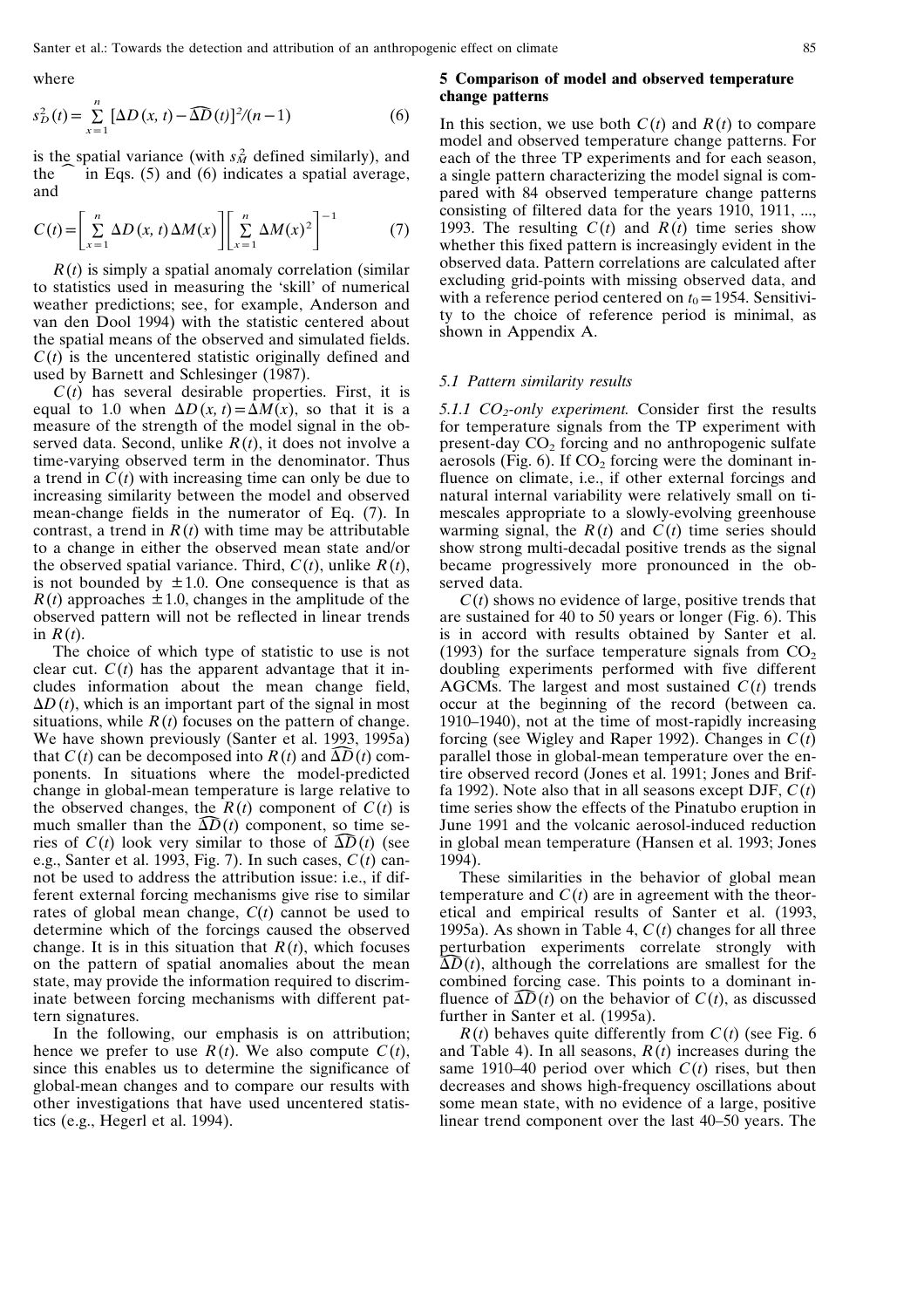

**Fig. 6.** Centered  $R(t)$  and uncentered  $C(t)$  pattern correlations between model and observed near-surface temperature changes. Model changes in seasonally and annually averaged temperature are taken from the the TP  $CO_2$ -only experiment. For each season, one time-independent spatial pattern characterizes the response to forcing by present-day atmospheric  $CO<sub>2</sub>$  concentrations. Observed changes were filtered to remove high-frequency noise, and were expressed as a time series of 84 anomaly patterns (from 1910–1993) relative to a filtered reference period extending from 1948–1960. All pattern correlations were calculated after excluding grid-points with missing data



**Fig. 7.** As for Fig. 6, but for near-surface temperature changes from the TP sulfate-only experiment



**Fig. 8.** As for Fig. 6, but for near-surface temperature changes from the TP experiment with combined  $CO<sub>2</sub>$  and sulfate aerosol forcing



**Fig. 9.** Behavior of pattern correlation statistics in the absence of external forcing.  $\hat{R_N}(t)$  and  $C_N(t)$  time series were computed using (filtered) time-dependent patterns of near-surface temperature change from a 600-year control integration (HAMCTL) with a CGCM and fixed seasonal- and annual temperature-change patterns from the TP experiment with combined  $CO<sub>2</sub>/sulfate$ aerosol forcing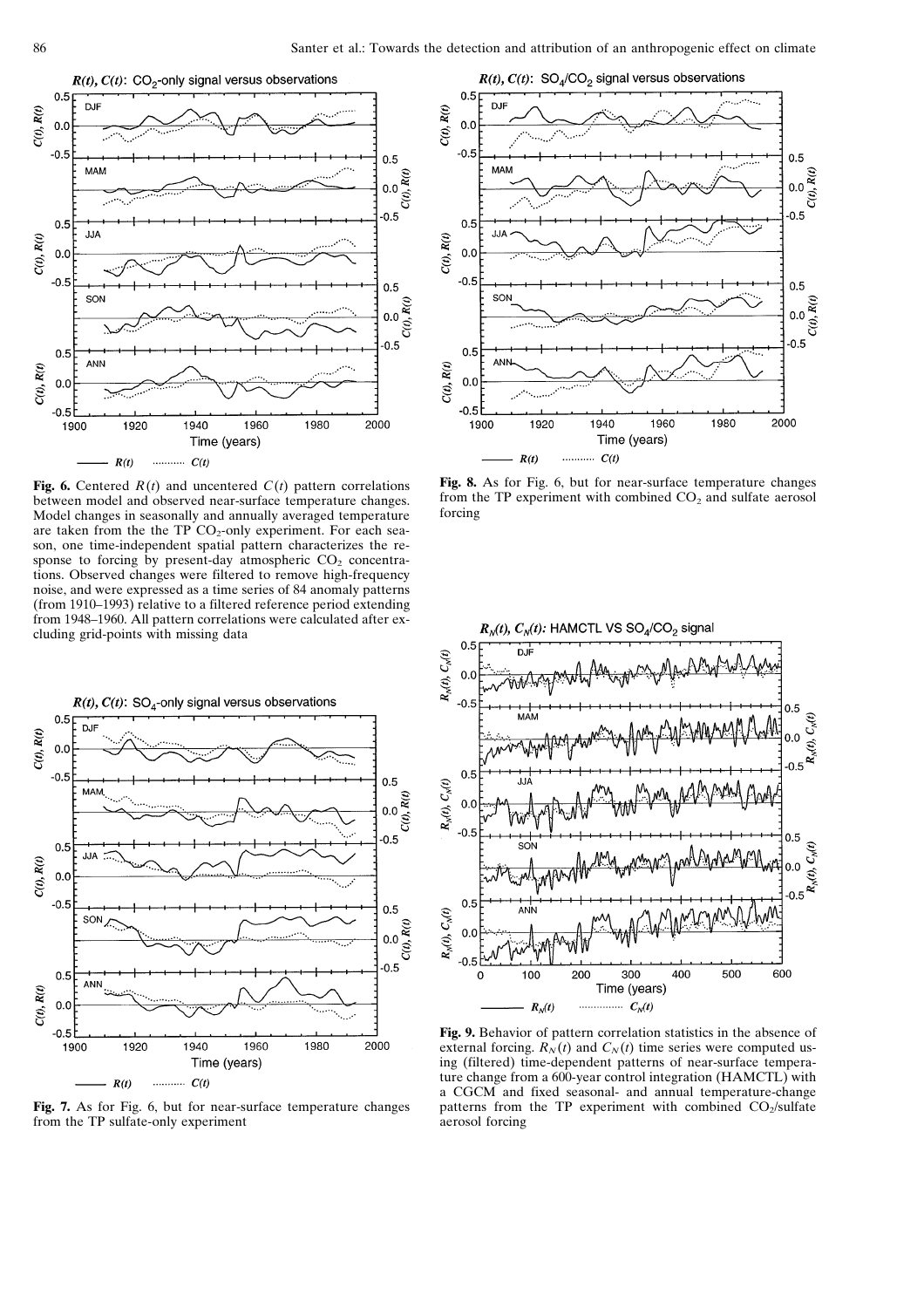| Santer et al.: Towards the detection and attribution of an anthropogenic effect on climate                                                             |                                                                                                      |  |  |  |  |  |  |
|--------------------------------------------------------------------------------------------------------------------------------------------------------|------------------------------------------------------------------------------------------------------|--|--|--|--|--|--|
| <b>Table 4.</b> Correlations between $C(t)$ and $R(t)$ and $\widehat{\Delta D}(t)$ , the<br>changes in observed area-averaged near-surface temperature | areas where cooling occurs, at least over 1940–1970,<br>possibly related to sulfate aerosol effects. |  |  |  |  |  |  |

| <b>Table 4.</b> Correlations between $C(t)$ and $K(t)$ and $\Delta D(t)$ , the<br>changes in observed area-averaged near-surface temperature |                 |                                    |                                    |  |  |  |  |  |  |
|----------------------------------------------------------------------------------------------------------------------------------------------|-----------------|------------------------------------|------------------------------------|--|--|--|--|--|--|
| Season                                                                                                                                       | Experiment      | $R(t)$ vs. $\widehat{\Delta D}(t)$ | $C(t)$ vs. $\widehat{\Delta D}(t)$ |  |  |  |  |  |  |
|                                                                                                                                              | SO <sub>4</sub> | $-0.29$                            | $-0.98$                            |  |  |  |  |  |  |
| $_{\rm DJF}$                                                                                                                                 | CO <sub>2</sub> | 0.15                               | 0.99                               |  |  |  |  |  |  |
|                                                                                                                                              | $SO_4 + CO_2$   | $-0.38$                            | 0.93                               |  |  |  |  |  |  |
|                                                                                                                                              | $SO_4$          | $-0.26$                            | $-0.99$                            |  |  |  |  |  |  |
| MAM                                                                                                                                          | CO <sub>2</sub> | 0.20                               | 1.00                               |  |  |  |  |  |  |
|                                                                                                                                              | $SO_4$ + $CO_2$ | $-0.19$                            | 0.96                               |  |  |  |  |  |  |
|                                                                                                                                              | $SO_4$          | $-0.11$                            | $-0.95$                            |  |  |  |  |  |  |
| JJA                                                                                                                                          | CO <sub>2</sub> | 0.39                               | 0.99                               |  |  |  |  |  |  |
|                                                                                                                                              | $SO_4 + CO_2$   | 0.06                               | 0.63                               |  |  |  |  |  |  |
|                                                                                                                                              | $SO_4$          | $-0.05$                            | $-0.91$                            |  |  |  |  |  |  |
| SON                                                                                                                                          | CO <sub>2</sub> | $-0.05$                            | 0.98                               |  |  |  |  |  |  |
|                                                                                                                                              | $SO_4$ + $CO_2$ | 0.01                               | 0.82                               |  |  |  |  |  |  |
|                                                                                                                                              | $SO_4$          | $-0.06$                            | $-0.99$                            |  |  |  |  |  |  |
| ANN                                                                                                                                          | CO <sub>2</sub> | 0.13                               | 1.00                               |  |  |  |  |  |  |
|                                                                                                                                              | $SO_4$ + $CO_2$ | $-0.01$                            | 0.91                               |  |  |  |  |  |  |

Seasonal and annual  $C(t)$  and  $R(t)$  time series are for the three SO<sub>4</sub>+CO<sub>2</sub> – 0.01 – 0.91<br>Seasonal and annual *C*(*t*) and *R*(*t*) time series are for the the<br>TP perturbation experiments (see Figs. 6–8). Values of  $\widehat{\Delta D}$ TP perturbation experiments (see Figs. 6–8). Values of  $\widehat{\Delta D}(t)$ were computed using the observed data mask for  $t_0 = 1954$  (see Fig. A2, panel b). For *C*(*t*), the changes for all three perturbation The perturbation experiments (see Figs.<br>were computed using the observed data<br>Fig. A2, panel b). For  $C(t)$ , the changes for<br>experiments correlate strongly with  $\Omega \overline{D}$ experiments correlate strongly with  $\widehat{\Delta D}(t)$ , which points to a were computed using the observed data mask for  $t_0$ <br>Fig. A2, panel b). For  $C(t)$ , the changes for all three p<br>experiments correlate strongly with  $\overline{\Delta D}(t)$ , which<br>dominant influence of  $\overline{\Delta D}(t)$  in the behavior of  $C$ 

initial increase in  $R(t)$  is in accord with the results of Wigley and Jones (1981) and Kelly et al. (1982), who found that the pattern of observed warming in the 1930s showed some evidence of the high-latitude amplification characteristic of the temperature response in  $CO<sub>2</sub>$  doubling experiments.

*5.1.2 Sulfate-only experiment.* The *C*(*t*) time series for the sulfate-only temperature signals are virtually the inverse of the  $C(t)$  time series for the TP CO<sub>2</sub>-only experiment (c.f. Figs. 6 and 7). This is not surprising, since we have replaced a spatially-coherent warming pattern by a spatially-coherent cooling pattern in computing the pattern similarity statistic, and because since we have replaced a spatially-coherent warming<br>pattern by a spatially-coherent cooling pattern in com-<br>puting the pattern similarity statistic, and because<br>(apart from the sign)  $C(t)$  is expected to parallel  $\widehat{\Delta D}($ in both cases.

For  $R(t)$ , however, the time series are not simply the inverse of the results for the  $CO_2$ -only signals. In JJA and SON, *R*(*t*) has a large positive linear trend over 1940–1970, a period over which the  $CO_2$ -only  $C(t)$ and *R*(*t*) trends are small.

*5.1.3 Combined forcing experiment.* The *R*(*t*) time series for the comparison of observed temperature changes and signals from the TP combined forcing experiment are quite different from the corresponding time series for the  $CO_2$ -only experiment (c.f. Figs. 6) and 8). This is most pronounced in JJA and SON: *R*(*t*) now shows a large positive trend that is sustained over the last 40–60 years of the observed record. The positive trends in JJA and SON are similar to those for the sulfate-only case (Fig. 7). This implies that some of the time-increasing congruence between the combined forcing signal pattern and observations is coming from

These results suggest that the inclusion of forcing by both  $CO<sub>2</sub>$  and anthropogenic sulfate aerosols enables one to obtain a better fit between observed variations in near-surface temperature and a model-predicted temperature response pattern. This is particularly so over the 1940–1970 period, when  $R(t)$  shows little trend for the  $CO_2$ -only signal (Fig. 6).

Some insights into the regions that contribute most to the trends in  $R(t)$  are obtained by comparing the linear trends in observed near-surface temperature (e.g., over 1946–86; see Karl et al. 1995) with the TP signal patterns from the combined forcing experiment. For JJA, such a comparison shows that the observed cooling over south-eastern Europe, the east coast of the U.S., and the Tibetan/Mongolian Plateau is congruent with the TP temperature change pattern (c.f. our Fig. 2c with Fig. 2f in Karl et al. 1995). This must contribute towards the large 50-year trends in *R*(*t*).

#### **6 Significance of** *R***(***t***) and** *C***(***t***) trends**

In the previous section we showed that for certain seasons, the  $R(t)$  and  $C(t)$  time series for surface temperature signals from the TP experiment with combined  $CO<sub>2</sub>$  and sulfate aerosol forcing show large, positive linear trends over the last 40–60 years. But are these trends statistically significant? This is a difficult question to answer. In order to make meaningful statements about trend significance, we need information about the characteristics of 'unforced' *R*(*t*) and *C*(*t*) trends: i.e., trends due solely to the effects of natural variability on decadal- to century-time scales. We cannot obtain this information easily from the observed data in view of the difficulties involved in separating the observed variability of surface temperatures into a component associated with a time-evolving response to anthropogenic influences and a component associated with natural variability.

In the model world, however, we can examine output from experiments with no external forcing in order to estimate the magnitude and spatial properties of internally-generated natural variability noise. In this study we therefore employ model-generated noise data to assess trend significance. We stress that the model noise is due only to internal variability of the coupled atmosphere-ocean system, and does not incorporate variability related to changes in natural external forcings (e.g., in solar output or the volcanic dust loading of the atmosphere).

The 20-year TP control integration is clearly too short for estimating natural variability noise characteristics on time scales appropriate to a slowly-evolving anthropogenic signal. We therefore used surface temperature results from two recent multi-centennial control integrations performed with fully-coupled atmosphere-ocean GCMs to determine the statistical behavior of  $R(t)$  and  $C(t)$  trends in the absence of external forcing. Near-surface temperature data were taken from a 600-year control integration with the Hamburg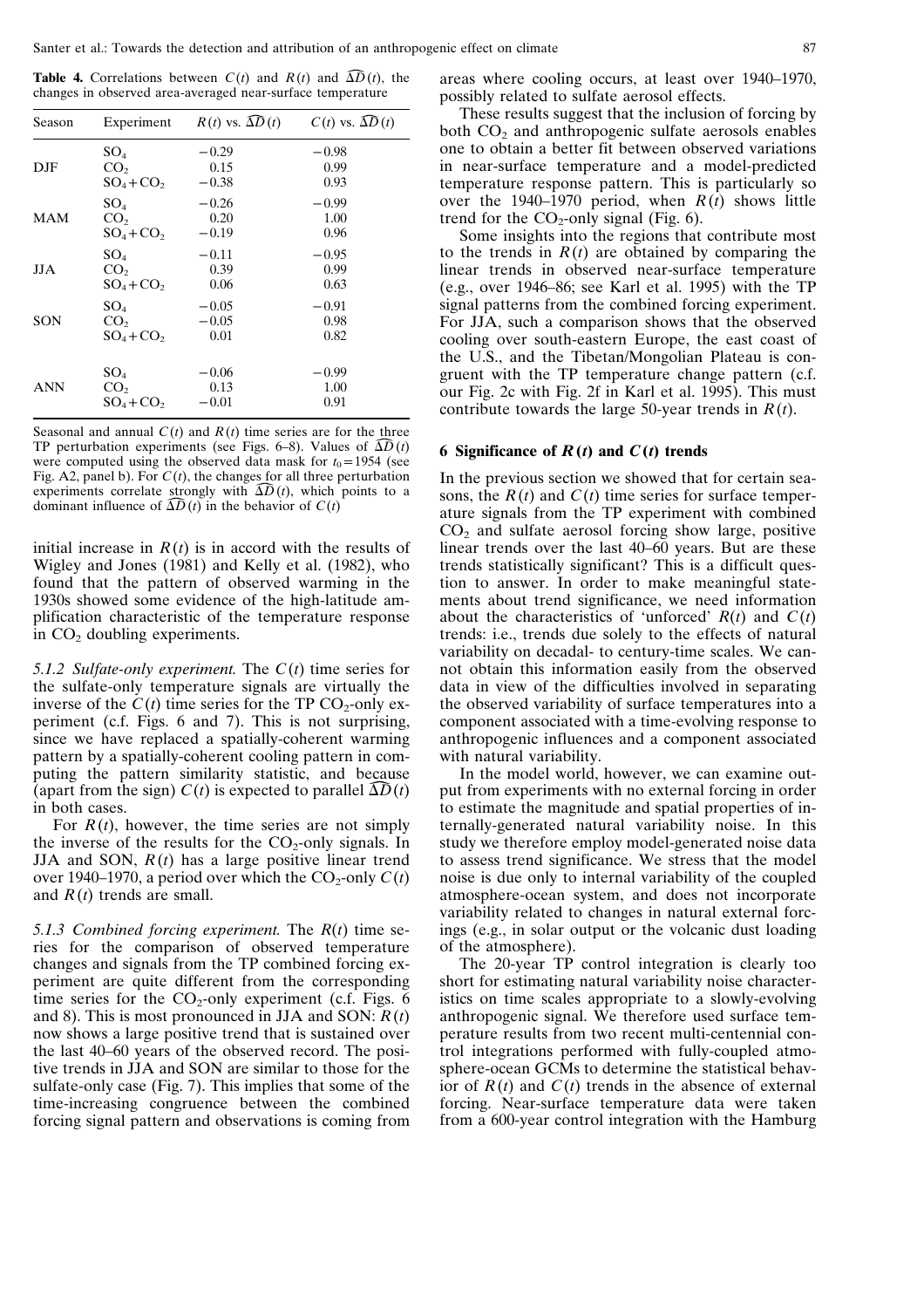CGCM (Hegerl et al. 1994) (the ECHAM-1 T21 resolution AGCM coupled to the large-scale geostrophic OGCM), and a 1000-year integration of the GFDL coupled model (Delworth et al. 1993; Stouffer et al. 1994) (the GFDL R15 AGCM coupled to the modular ocean model). These experiments are referred to below as HAMCTL and GFDLCTL, respectively.

A detailed comparison of the near-surface temperature variability in HAMCTL and GFDLCTL is beyond the scope of this study. However, since data from these integrations are used in the significance testing analysis, we provide an overview of model variability differences in Appendix B.

#### *6.1 Determination of trend significance*

In order to determine the significance of the *R*(*t*) and  $C(t)$  trends, we need first to establish the sampling distributions of 'unforced' trends in these statistics. The method we use is similar to that employed by Santer et al. (1995b).

We treat HAMCTL and GFDLCTL in the same way as the observed near-surface temperature data, and first define anomalies relative to some reference state of the control run

$$
\Delta N(x, t) = \overline{N_2}(x, t) - \overline{N_1}(x) \tag{8}
$$

where *N* denotes noise data from either HAMCTL or GFDLCTL and the reference state  $\overline{N_1}(x)$  is the timeaverage over the entire control run. As in Eq. (4), data in  $N_2(x, t)$  were smoothed with a 13-term Gaussian filter, and the index *t* denotes the center year of an interval of length  $p$  (=13). The HAMCTL and GFDLCTL anomalies were then interpolated to the observed data grid, and model data points outside of the observed region for  $t_0$ =1954 (see Fig. A2) were excluded from the analysis. Unlike the situation when dealing with observed data (see Appendix A), there are no coverage changes as a function of time: once the (filtered) observed data mask for  $t_0$ =1954 has been used to exclude model data points from the analysis, this mask does not changes as a function of time: once the (filtered) observed data mask for  $t_0$  = 1954 has been used to exclude model data points from the analysis, this mask does no change with time. We then substituted  $\Delta N(x, t)$ ,  $\widehat{\$ change with time. We then substituted  $\Delta N(x, t)$ ,  $\widehat{\Delta N}$ , etc. for the corresponding observed terms in Eqs. (5– 7), and computed pattern correlation time series in the absence of external forcing. These are referred to subsequently as  $R_N(t)$  and  $C_N(t)$ , where the subscript N indicates that the statistics were derived using either HAMCTL or GFDLCTL noise data, and not observed data.

For each pattern correlation statistic, therefore, there is one time series for each season and the annual average, for each of the three TP response experiments, and for each of the two natural variability integrations. This gives a total of 30  $R_N(t)$  time series and 30  $C<sub>N</sub>(t)$  time series. Time series utilizing the HAMCTL (GFDLCTL) data are of length 588 (988). As an example, we show the  $R_N(t)$  and  $C_N(t)$  time series for the TP combined forcing experiment and the HAMCTL natural variability noise (Fig. 9). Both sets of time series have considerable variability on 10- to 20-year time scales. For  $C(t)$ , the observed changes over the last 40- to 50 years ( $\approx 0.3-0.4$  in the case of the  $CO_2$ -only signal; see Fig. 6) are noticeably larger than  $C_N(t)$  changes ( $\approx 0.2$ ). For *R(t)*, however, it is more difficult to evaluate whether the observed changes are unusual by visual inspection alone.

We next select an array of trend lengths,  $L_i = i \times 10$  $(i=1, ..., 5)$ , appropriate to the length of signal trends we wish to evaluate (10–50 years). We then fit linear trends for different  $L_i$  to non-overlapping sections of the  $R_N(t)$  and  $C_N(t)$  time series. The HAMCTL (GFDLCTL) sample sizes therefore range from 58 (98) for 10-year trends to 11 (19) for 50-year trends. This yields a distribution of slope parameters,  $\beta_N(i)$ ,  $i=1$ , ..., 5, for each statistic, season, response experiment, and natural variability noise integration. These distributions are the yardsticks against which we judge the significance of signal trends,  $\beta_s(i)$ .

The signal trends are simply the least-squares linear trends for the final 10–50 years of the  $R(t)$  and  $C(t)$ time series in Figs.  $6-8$  – i.e., the trends over 1984–93, 1974–93, etc. The  $R(t)$  time series for the SON signal from the TP combined forcing experiment illustrates this (see Fig. 10). While the signal trends over the final 10–20 years of this time series are negative, trends over longer intervals are positive and become increasingly larger.

To compute the significance level (*p*-value) for a selected experiment and trend length *Li*, we compare  $\beta_S(i)$  with the sampling distribution of  $\beta_N(i)$ , and determine  $k_i$ , the number of times  $\beta_N(i) \geq \beta_S(i)$ . Note that this is a one-tailed test, since we have directional information about the signal: the linear trends in  $R(t)$ and  $C(t)$  should be positive. The probability of obtaining the signal trend by chance based on the natural variability manifested in HAMCTL or GFDLCTL is then simply

$$
p_i = k_i / m_i \tag{9}
$$

where  $m_i$  is the sample size for  $\beta_N(i)$ . Note that the number of *independent* linear trend samples in HAMCTL and GFDLCTL may differ from *mi* due to the long decorrelation time of near-surface temperature, both in models and in the observations (see Hegerl et al. 1994). The most satisfactory way of increasing the number of independent samples would be by extending the two control runs used here for thousands of (simulated!) years. Such lengthy CGCM integrations may become feasible in the next few years, but were not available for the purposes of this investigation.

For the case we are dealing with here, a relatively short natural variability time series and relatively long trend lengths  $L_i$ , the use of non-overlapping chunks provides a noisy estimate of the sampling distribution of 'unforced' 10- to 50-year linear trends. A much smoother picture is obtained if overlapping chunks are used (as in Wigley and Raper 1990; Santer et al. 1995b), although this does not lead to a proportionate increase in the number of independent samples in the distribution. We computed *p*-values using both nonoverlapping chunks and chunks that had the maximum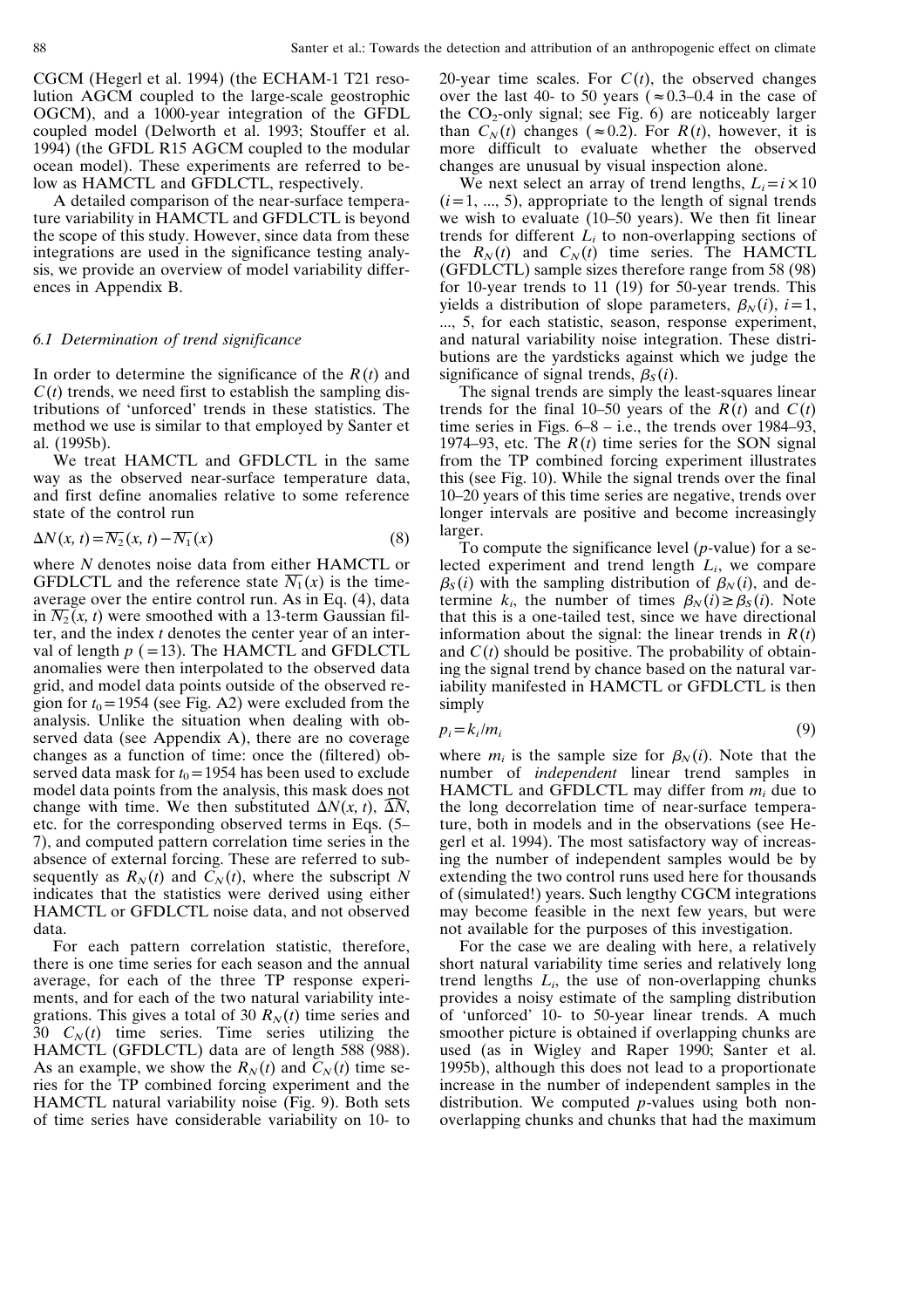

**Fig. 10.** Linear trends for the final 10–50 years of the  $R(t)$ time series for the SON nearsurface temperature signal from the TP experiment with combined  $CO<sub>2</sub>/sulfate$  aerosol forcing. These are the signal trends  $\beta<sub>S</sub>(i)$ , whose significance we wish to determine

overlap (i.e., by all but one year). The *p*-values were generally similar in both cases. More importantly, the decisions on the significance of  $R(t)$  and  $C(t)$  trends did not depend on whether sampling distributions of  $\beta_N(i)$  were computed with non-overlapping or overlapping chunks. In the following section, therefore, our discussion is restricted to results obtained using sampling distributions with overlapping chunks.

# *6.2 Trend significance results*

*CO2-only signal.* The *p*-values for the near-surface temperature signal from the TP  $CO_2$ -only experiment

Numerous other studies have demonstrated that the

linear trends in HAMCTL and GFDLCTL.

are given in Table 5 as a function of trend length, season, statistic, and natural variability noise experiment. Based on noise levels from either of the natural variability experiments, linear signal trends for  $C(t)$  are significant at the 5% level or better for all seasons and all trend lengths  $\geq 20$  years. Since we have shown that  $C(t)$  basically provides information on observed changes in global-mean temperature for the  $CO_2$ -only signal (Table 4), our results imply that the most recent 20- to 50-year trends in observed global-mean temperature are large relative to the variability of 'unforced'

**Table 5.** Significance levels (*p*-values) for seasonal and annual near-surface temperature signals from the TP experiment with presentday  $CO<sub>2</sub>$  forcing

|        |                   |      | Trend length (years) |      |      |      |      |      |      |      |      |
|--------|-------------------|------|----------------------|------|------|------|------|------|------|------|------|
| Season |                   |      | 10                   |      | 20   |      | 30   |      | 40   |      | 50   |
| R(t)   | DJF               | 0.34 | 0.43                 | 0.38 | 0.46 | 0.09 | 0.18 | 0.68 | 0.67 | 0.74 | 0.77 |
| R(t)   | <b>MAM</b>        | 0.58 | 0.55                 | 0.78 | 0.75 | 0.33 | 0.37 | 0.35 | 0.35 | 0.25 | 0.23 |
| R(t)   | JJA               | 0.82 | 0.79                 | 0.38 | 0.33 | 0.47 | 0.39 | 0.56 | 0.52 | 0.22 | 0.09 |
| R(t)   | SON               | 0.54 | 0.56                 | 0.49 | 0.48 | 0.36 | 0.34 | 0.44 | 0.38 | 0.89 | 0.85 |
| R(t)   | <b>ANN</b>        | 0.28 | 0.33                 | 0.33 | 0.36 | 0.06 | 0.09 | 0.28 | 0.20 | 0.42 | 0.34 |
| C(t)   | DJF               | 0.01 | 0.05                 | 0.00 | 0.00 | 0.00 | 0.00 | 0.00 | 0.00 | 0.00 | 0.00 |
| C(t)   | <b>MAM</b>        | 0.00 | 0.01                 | 0.00 | 0.00 | 0.00 | 0.00 | 0.00 | 0.00 | 0.00 | 0.00 |
| C(t)   | <b>JJA</b>        | 0.24 | 0.35                 | 0.00 | 0.00 | 0.00 | 0.00 | 0.00 | 0.00 | 0.00 | 0.00 |
| C(t)   | <b>SON</b>        | 0.60 | 0.57                 | 0.00 | 0.00 | 0.00 | 0.00 | 0.00 | 0.00 | 0.00 | 0.00 |
| C(t)   | <b>ANN</b>        | 0.03 | 0.10                 | 0.00 | 0.00 | 0.00 | 0.00 | 0.00 | 0.00 | 0.00 | 0.00 |
|        | Sample size $(m)$ | 579  | 979                  | 569  | 969  | 559  | 959  | 549  | 949  | 539  | 939  |

The signals are the linear trends,  $\beta_s$ , for the most recent 10, 20, ..., 50 years of the *R*(*t*) and *C*(*t*) time series shown in Fig. 6 (i.e., the trends over years 1984–93, 1974–93, ..., 1944–93). To determine the significance of  $\beta_s$ , we require information on the behavior of the centered and uncentered pattern correlation statistics in the absence of external forcing. This information was obtained by correlating the seasonal and annual temperature-change signals from the  $TP CO_2$ -only experiment with temperature anomalies from the 600-year HAMCTL and 1000-year GFDLCTL integrations, each of which was performed with a CGCM. The resulting  $R_N(t)$  and  $C_N(t)$  time series for each coupled model control run

were then used to generate sampling distributions of 'unforced' linear trends,  $\beta_N$ , for different seasons and trend lengths. The *p*values were then computed by comparing  $\beta_s$  with the sampling distribution  $\beta_N$  for the appropriate season, trend length, statistic type, and coupled model control run (see Sect. 6.1). Non-italicized numbers are the *p*-values based on  $\beta_N$  estimates from HAMCTL; results for GFDLCTL are shown in italics. Signal trends significant at the 5% level or better are in bold type. The *p*-values were computed using overlapping 10- to 50-year chunks of the  $R_N(t)$  and  $C_N(t)$  time series. The different sample sizes for the two coupled models are given in the final row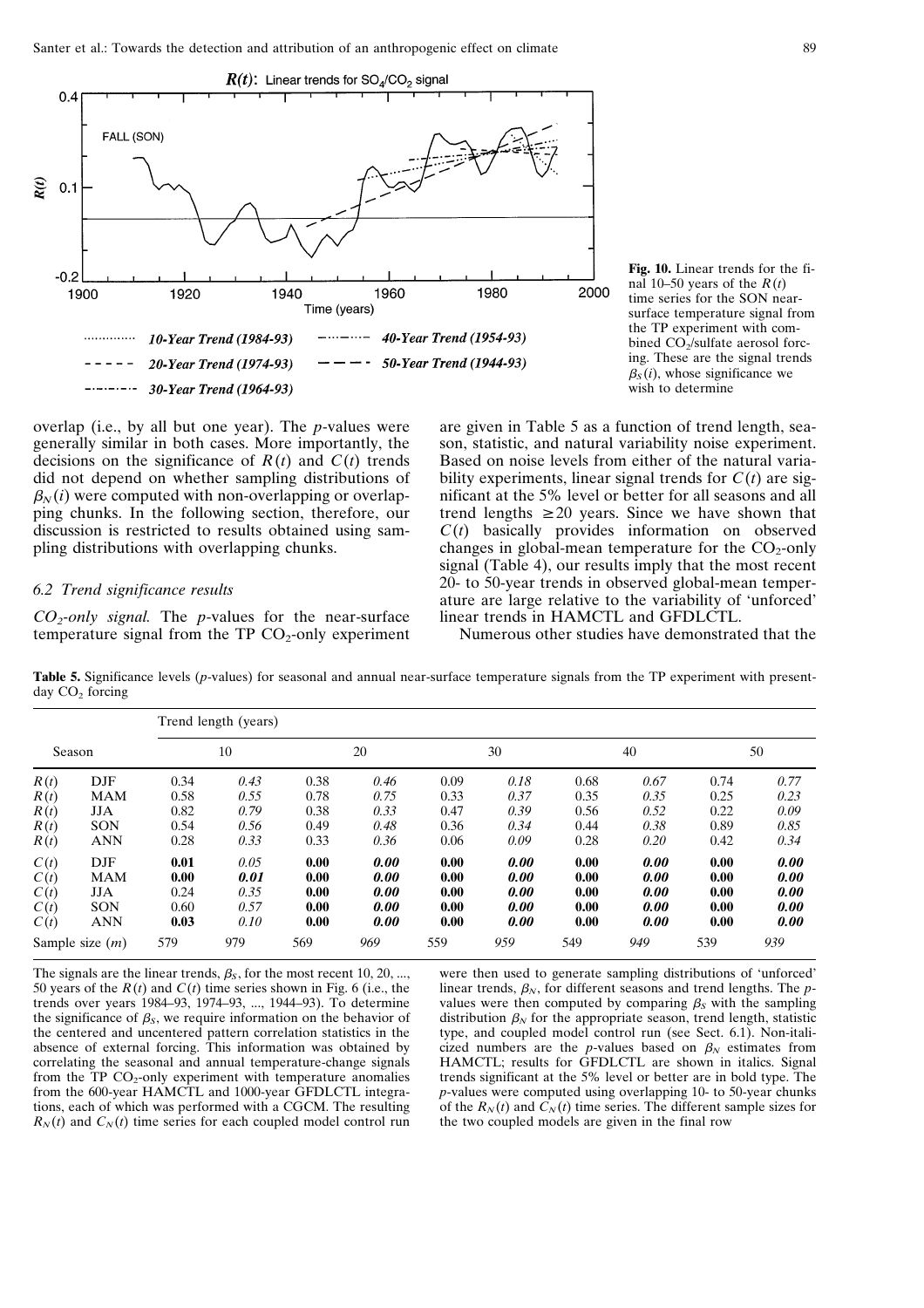Table 6. As for Table 5, but for seasonal and annual near-surface temperature signals from the TP experiment with combined sulfate aerosol/CO<sub>2</sub> forcing

|                                      |                                                             |                                      | Trend length (years)                 |                                      |                                      |                                      |                                      |                                      |                                      |                                      |                                      |  |
|--------------------------------------|-------------------------------------------------------------|--------------------------------------|--------------------------------------|--------------------------------------|--------------------------------------|--------------------------------------|--------------------------------------|--------------------------------------|--------------------------------------|--------------------------------------|--------------------------------------|--|
| Season                               |                                                             | 10                                   |                                      | 20                                   |                                      |                                      | 30                                   |                                      | 40                                   |                                      | 50                                   |  |
| R(t)<br>R(t)<br>R(t)<br>R(t)<br>R(t) | DJF<br><b>MAM</b><br><b>JJA</b><br><b>SON</b><br><b>ANN</b> | 0.96<br>0.90<br>0.76<br>0.81<br>0.95 | 0.92<br>0.85<br>0.68<br>0.73<br>0.91 | 0.88<br>0.74<br>0.64<br>0.61<br>0.79 | 0.82<br>0.68<br>0.58<br>0.51<br>0.72 | 0.95<br>0.62<br>0.52<br>0.50<br>0.72 | 0.87<br>0.56<br>0.46<br>0.41<br>0.64 | 0.75<br>0.84<br>0.26<br>0.27<br>0.40 | 0.65<br>0.78<br>0.28<br>0.25<br>0.34 | 0.66<br>0.19<br>0.03<br>0.01<br>0.08 | 0.56<br>0.20<br>0.03<br>0.01<br>0.04 |  |
| C(t)<br>C(t)<br>C(t)<br>C(t)<br>C(t) | DJF<br><b>MAM</b><br><b>JJA</b><br><b>SON</b><br><b>ANN</b> | 0.52<br>0.12<br>0.38<br>0.76<br>0.48 | 0.51<br>0.18<br>0.43<br>0.69<br>0.50 | 0.00<br>0.00<br>0.00<br>0.00<br>0.00 | 0.00<br>0.00<br>0.00<br>0.00<br>0.00 | 0.00<br>0.00<br>0.00<br>0.00<br>0.00 | 0.00<br>0.00<br>0.00<br>0.00<br>0.00 | 0.00<br>0.00<br>0.00<br>0.00<br>0.00 | 0.00<br>0.00<br>0.00<br>0.00<br>0.00 | 0.00<br>0.00<br>0.00<br>0.00<br>0.00 | 0.00<br>0.00<br>0.00<br>0.00<br>0.00 |  |
|                                      | Sample size $(m)$                                           | 579                                  | 979                                  | 569                                  | 969                                  | 559                                  | 959                                  | 549                                  | 949                                  | 539                                  | 939                                  |  |

observed long-term (greater than  $\approx$  100 years) changes in global-mean, annually averaged temperature are significant. Such studies have used either statistical models of natural variability (Wigley et al. 1989; Karl et al. 1991; Bloomfield and Nychka 1992; Allen and Smith 1994; but see also Woodward and Gray 1993), or have derived natural variability noise estimates from one-dimensional upwelling-diffusion models (Wigley and Raper 1990, 1991a, b) or CGCMs (Stouffer et al. 1994). Our investigation differs from such previous work in its focus on shorter period (10- to 50-year) signal trends, seasonal decomposition of the signal, and the use of noise information from two different CGCMs.

The only previous study that has considered recent short-term trends in global-mean annually averaged temperature is that by Allen et al. (1994), which investigated the significance of the linear trend in globalmean low- to mid-tropospheric temperature (sampled by the satellite-based microwave sounding unit, MSU) from 1979–1994. Allen et al. (1994) used detrended instrumental sea-surface temperature (SST) data to estimate the magnitude of natural variability on time scales appropriate to the length of their signal, and concluded that the 15-year trend in low-to mid-tropospheric temperature was not significant.

Hegerl et al. (1994) used an uncentered pattern similarity statistic to compare observed and model-predicted patterns of temperature trends. As in the present investigation, Hegerl et al. (1994) found that their (non-optimized) detection statistic was largely a measure of observed global-mean annually averaged temperature change for a  $CO_2$ -only signal. The most recent 20- and 30-year trends in the Hegerl et al. (1994) detection statistic were highly significant relative to the variance of linear trends in the first 385 years of HAMCTL, which agrees with our findings for 20- to 30-year trends in *C*(*t*). Hegerl et al. (1994) improved upon their non-optimized results by rotating their fingerprint pattern in a direction in which the  $CO<sub>2</sub>$  signal could be well-represented and the natural variability noise was small (see Hasselmann 1979, 1993 for details of the optimization technique).

In contrast to the  $C(t)$  results, none of our  $R(t)$  results for the TP  $CO_2$ -only signal achieve significance at the 5% level (Table 5). There is little evidence, therefore, that the  $CO_2$ -only spatial pattern of temperature change (minus the global mean) is steadily evolving in the observed data.

*Combined CO2 /sulfate aerosol signal.* The trends in  $C(t)$  from the SC experiment are significant in all seasons for trend lengths from 20 to 50 years (Table 6). This result is similar to that obtained in the previous section for the  $CO_2$ -only signal, and arises largely This result is similar to that obtained in the previous<br>section for the CO<sub>2</sub>-only signal, and arises largely<br>through the strong correlation between  $C(t)$  and<br> $\widehat{\Delta D}(t)$ . It is clear that trends in  $R(t)$  also contribute  $\Delta D(t)$ . It is clear that trends in  $R(t)$  also contribute to the *C*(*t*) results, at least in JJA and SON (see Santer et al. 1995a).

A far more important result is that the  $R(t)$  trends for the SC signal are significant for trend lengths of 50 years in JJA and SON. This result does not depend on the model (GFDLCTL or HAMCTL) used to define the natural variability noise. It indicates that, in these seasons, there is an evolving expression of the SC signal pattern in the observed data, independent of any trend in global-mean temperature. The 50-year *R*(*t*) trend for the annually averaged SC signal is marginally significant for the GFDLCTL noise  $(p=0.04)$  but is not significant relative to the HAMCTL noise  $(p=0.08)$ . In all seasons, and for both noise integrations, *p*-values for 50-year *R*(*t*) trends are smaller than the *p*-values for 10- to 40-year trend lengths (see Table 6).

For each of the TP response experiments, we have performed 50 individual significance tests of the observed  $R(t)$  trends, i.e., one test for each season (plus the annual average), trend length, and natural variability experiment. A certain fraction of these tests would be expected to yield significant  $R(t)$  trends due to chance alone (see Wigley and Santer 1990). For the SC signal, five  $R(t)$  results were significant at the 5% level or better. The probability of obtaining this result due to chance alone is ca. 10% (this was estimated with the binomial distribution). Taken together with the result that *none* of the  $R(t)$  trends for the  $CO_2$ -only signal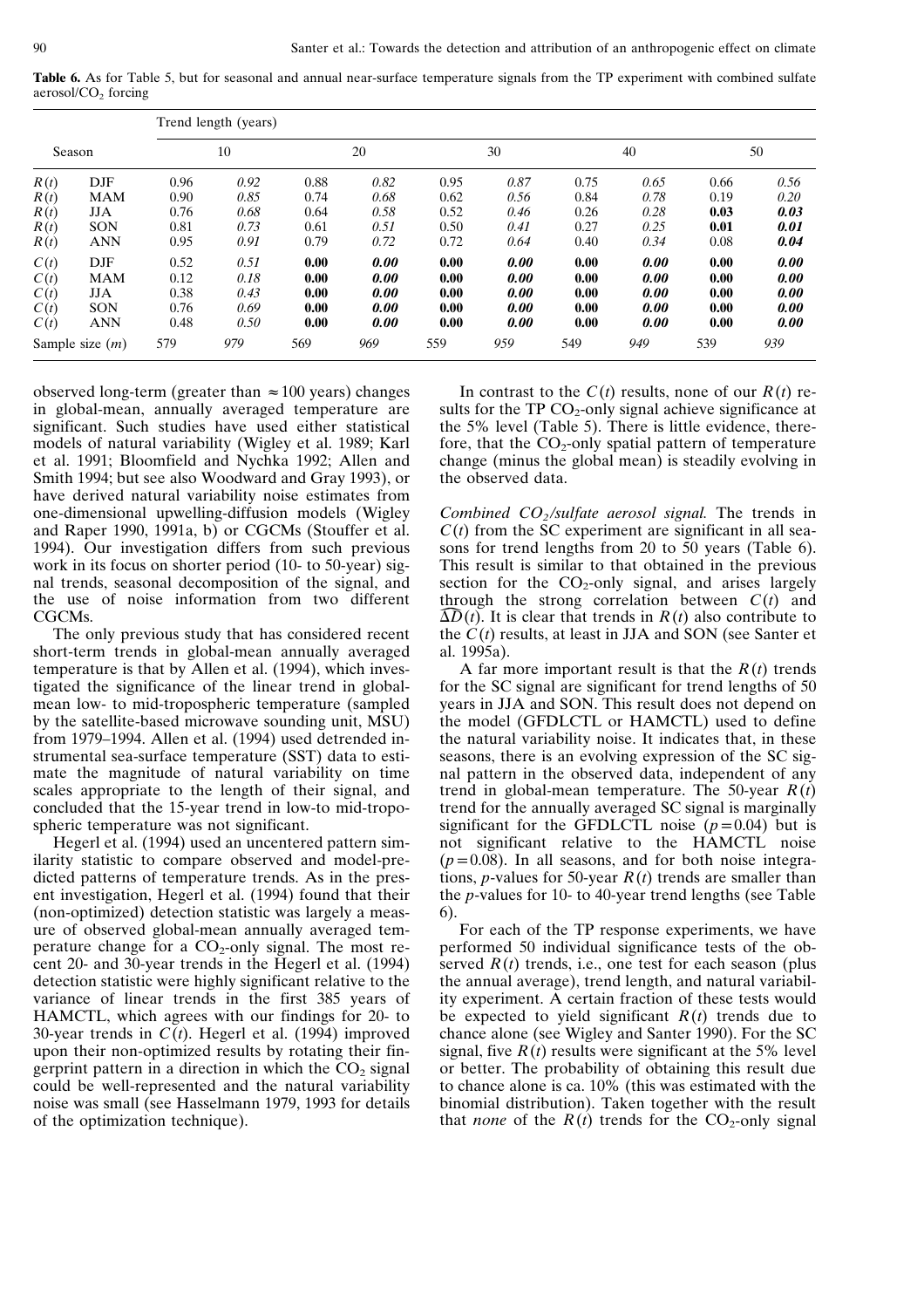Table 7. As for Table 5, but for seasonal and annual near-surface temperature signals from the TP experiment with present-day sulfate aerosol forcing

|                                      |                                                             |                                      | Trend length (years)                 |                                      |                                      |                                      |                                      |                                              |                                      |                                      |                                      |
|--------------------------------------|-------------------------------------------------------------|--------------------------------------|--------------------------------------|--------------------------------------|--------------------------------------|--------------------------------------|--------------------------------------|----------------------------------------------|--------------------------------------|--------------------------------------|--------------------------------------|
| Season                               |                                                             | 10                                   |                                      | 20                                   |                                      |                                      | 30                                   |                                              | 40                                   |                                      | 50                                   |
| R(t)<br>R(t)<br>R(t)<br>R(t)<br>R(t) | DJF<br><b>MAM</b><br><b>JJA</b><br><b>SON</b><br><b>ANN</b> | 0.78<br>0.96<br>0.52<br>0.63<br>0.95 | 0.72<br>0.92<br>0.55<br>0.63<br>0.91 | 0.91<br>0.64<br>0.71<br>0.54<br>0.78 | 0.83<br>0.61<br>0.71<br>0.51<br>0.80 | 0.98<br>0.85<br>0.69<br>0.60<br>0.99 | 0.96<br>0.83<br>0.72<br>0.55<br>0.97 | 0.72<br>0.99<br>0.54<br>0.37<br>0.80         | 0.63<br>0.96<br>0.60<br>0.38<br>0.78 | 0.55<br>0.49<br>0.19<br>0.00<br>0.18 | 0.41<br>0.39<br>0.24<br>0.01<br>0.15 |
| C(t)<br>C(t)<br>C(t)<br>C(t)<br>C(t) | DJF<br><b>MAM</b><br><b>JJA</b><br><b>SON</b><br><b>ANN</b> | 0.99<br>1.00<br>0.79<br>0.50<br>0.98 | 0.97<br>1.00<br>0.66<br>0.48<br>0.93 | 1.00<br>1.00<br>1.00<br>0.99<br>1.00 | 1.00<br>1.00<br>1.00<br>0.99<br>1.00 | 1.00<br>1.00<br>1.00<br>1.00<br>1.00 | 1.00<br>1.00<br>1.00<br>0.98<br>1.00 | 1.00<br>$1.00\,$<br>$1.00\,$<br>0.98<br>1.00 | 1.00<br>1.00<br>1.00<br>0.91<br>1.00 | 1.00<br>1.00<br>1.00<br>0.59<br>1.00 | 1.00<br>1.00<br>0.98<br>0.55<br>1.00 |
|                                      | Sample size $(m)$                                           | 581                                  | 979                                  | 571                                  | 969                                  | 561                                  | 959                                  | 551                                          | 949                                  | 541                                  | 939                                  |

were significant (and with the consistently larger *p*-values in C than in SC for 50-year *R*(*t*) trends; see Tables 5 and 6), it is highly unlikely that the *R*(*t*) results in the SC and C experiments are due to chance alone.

*Sulfate-only signal.* For the linear trends in *R*(*t*) from the TP sulfate-only experiment, only one result achieves significance at the 5% level or better: the most recent 50-year trend in SON (see Table 7). Recall that the 50-year  $R(t)$  trend in SON also achieves significance for the signal from the combined forcing experiment (Table 6). As noted previously, this suggests that some portion of the multi-decadal *R*(*t*) trend in the latter case is due to increasing congruence between areas of predicted and observed cooling.

The  $C(t)$  results for the S experiment are generally the opposite of those for the C experiment (c.f. Tables 5 and 7), i.e., *C*(*t*) trends are significantly *negative* for most trend lengths and seasons. (Note that differences in the C versus S significance results for *C*(*t*) are pre-3 and 7), i.e.,  $C(t)$  trends are significantly *nega*<br>most trend lengths and seasons. (Note that dif<br>in the C versus S significance results for  $C(t)$ <br>dominantly due to differences in  $\Delta M$ dominantly due to differences in  $\Delta M$ , since most trend length<br>in the C versus S<br>dominantly due<br> $C(t) \approx \widehat{\Delta D}(t)/\widehat{\Delta M}$  $C(t) \approx \overline{\Delta D}(t)/\overline{\Delta M}$ .)

#### **7 Summary and conclusions**

Over the past decade, a substantial modelling effort has been directed towards predicting the climate changes likely to result from past and future increases in  $CO<sub>2</sub>$  concentrations. An important question is whether the predictions by such models are consistent with the observed surface temperature record over the last century.

The answer to this question depends on how the searched-for GHG signal is defined. Studies that have defined a GHG signal in terms of a pattern that incorporates the global-mean change have showed that this signal is identifiable with a high level of confidence in the observed data (Hegerl et al. 1994). Such investigations have also shown that the global-mean change is the dominant component of the signal, and that it is this component that makes the largest contribution to the overall significance of the results. This complicates

the attribution of observed changes to the specific cause of GHG forcing, since different combinations of external forcings and/or internal variability may yield similar global-mean changes.

Other investigations have attempted to address the attribution issue by defining a  $CO<sub>2</sub>$  signal in terms of spatial anomalies about the global-mean change. The rationale here is that it is probably difficult to obtain a high level of correspondence between the sub-globalscale features of observed- and model-predicted changes by mechanisms other than those used in the model forcing experiment. To date, studies that have searched for model-predicted greenhouse warming patterns in observed data after removal of global-mean changes have yielded negative or inconclusive results (Santer et al. 1993). One plausible explanation for this result may be the neglect of other, non-greenhouse external forcings in defining the searched-for signal (e.g., changes in anthropogenic sulfate aerosols, volcanic aerosols, and solar output).

Model integrations recently carried out by Taylor and Penner (1994) represent a first attempt to simulate explicitly the temperature response to a combination of  $CO<sub>2</sub>$  and sulfate aerosol forcing, and formed the basis of the current study. The seasonally and annually averaged patterns of near-surface temperature change were very different in the three response experiments: a 'sulfate-only' experiment with near-present-day sulfur emissions  $(S)$ , a 'CO<sub>2</sub>-only' experiment with nearcurrent atmospheric  $CO<sub>2</sub>$  concentrations (C), and a combined forcing experiment with near-present-day sulfur emissions and  $CO<sub>2</sub>$  levels (SC). While the integrations with individual forcing showed either globalscale, spatially-coherent cooling (S) or warming (C), the experiment with combined sulfate/ $CO<sub>2</sub>$  forcing yielded more complex patterns of temperature change, characterized by both cooling and warming, with most of the cooling restricted to the Northern Hemisphere (see Figs.  $1-3$ ).

To determine whether the signal patterns in the S, C and SC experiments were increasingly evident in the observed temperature data, we used an observed data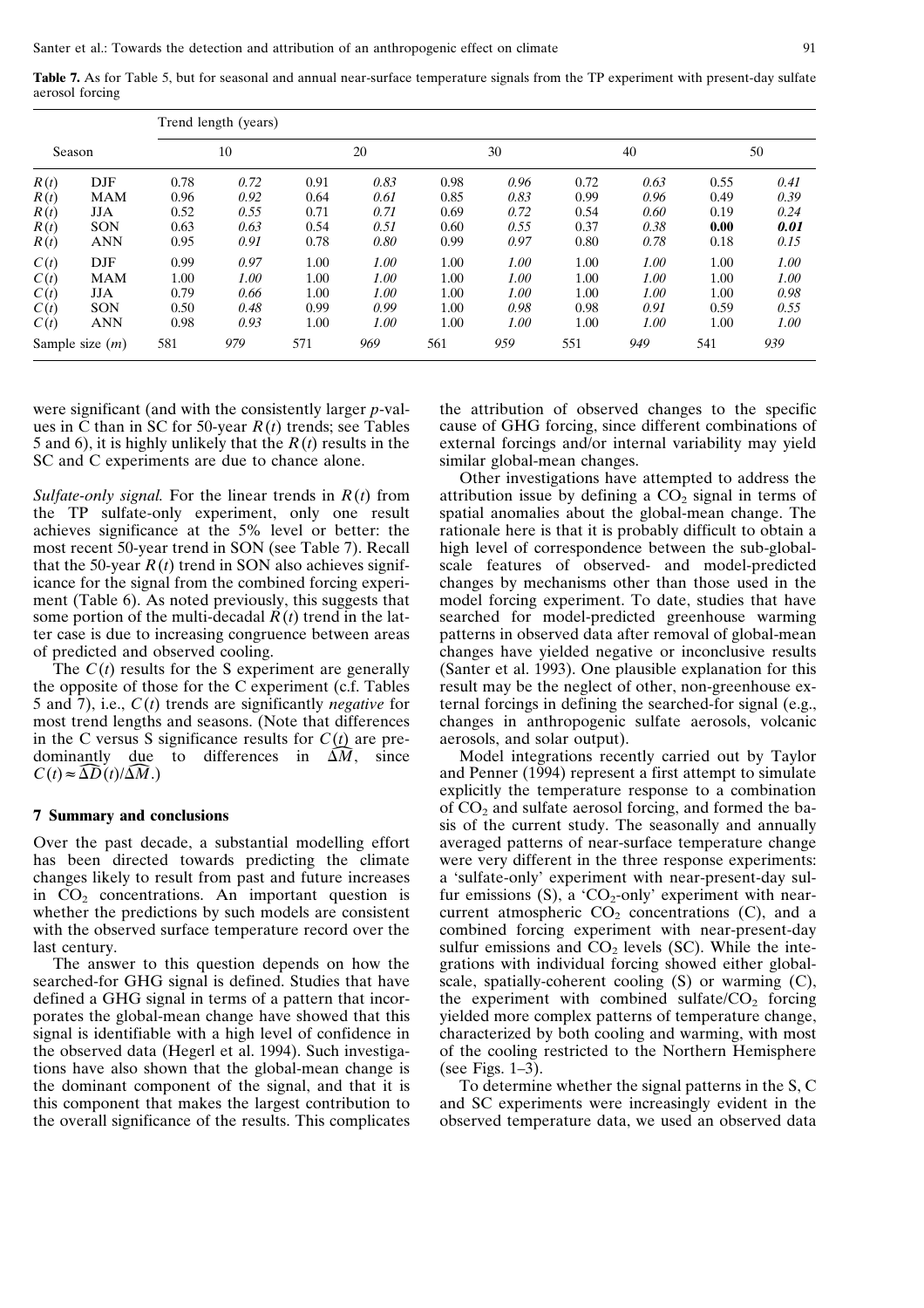set comprising monthly-mean, land-based surface air temperatures and sea-surface temperatures (Jones et al. 1991). For each experiment and season, a single pattern characterizing the model signal was compared with a sequence of observed temperature change patterns for the years 1910–1993. Two different forms of pattern similarity statistic were computed: *R*(*t*), in which the spatial means of the observed and simulated fields are subtracted, and  $C(t)$ , which retains these spatial means. The two statistics provide different information in the detection context (see Sect. 4).

The time series of  $R(t)$  and  $C(t)$  indicate whether the model equilibrium signal is becoming increasingly evident in the observed data. For the  $CO<sub>2</sub>$ -only signal, *none* of the  $R(t)$  time series show evidence of a positive trend sustained over at least 4–5 decades. In contrast, the  $R(t)$  time series for the SC signal showed large, multi-decadal positive trends in JJA and SON. This indicates that in these seasons there is an evolving expression of the SC signal pattern in the observed data, independent of any trend in global-mean temperature. For the sulfate-only experiment,  $R(t)$  has a large increase over 1940–70 in JJA, SON, and ANN, suggesting that at least some portion of the long-term trends in  $R(t)$  in JJA and SON for the SC signal is attributable to areas where cooling occurs. In virtually all cases, the behavior of *C*(*t*) closely parallels changes in observed global-mean temperature.

To assess the significance of the most recent  $R(t)$ and  $C(t)$  trends, we used data from multi-century control integrations performed with the Hamburg and GFDL CGCMs (HAMCTL and GFDLCTL, respectively). The two control runs provide internally-consistent (but model-specific) estimates of the magnitude and patterns of surface temperature variability on long time scales.

For the temperature-change signal from the TP combined forcing experiment, our results indicated that the most recent 50-year  $R(t)$  trends are significant in JJA and SON. This result did not depend on whether HAMCTL or GFDLCTL was used to estimate the internally generated natural variability. For the signal from the TP sulfate-only experiment, the 50-year  $R(t)$ trend in SON is the only result that achieves significance at the 5% level or better. None of the  $R(t)$ trends for the  $CO<sub>2</sub>$ -only signal was significant.

This analysis supports but does not prove the hypothesis that we have detected an anthropogenic climate change signal in observed records of near-surface air temperature change. We stress that we are relying on model noise *and* model signals in our assessment of trend significance. Both have attendant uncertainties.

Some of the noise uncertainties were illustrated by a preliminary comparison of the low-frequency variability of surface temperature in HAMCTL and GFDLCTL (Appendix B). This variability shows important differences in the two integrations, in terms of both global means and patterns. Some of these discrepancies are due to the different levels of climate drift in the two integrations (see Fig. B1). The primary conclusions of our study – the significance of the 50-year

*R*(*t*) trends in JJA and SON for the temperature signal from the SC experiment, and the failure to find significant  $R(t)$  trends for the C experiment – are not affected by these inter-model differences in variability. However, this does not guarantee that our results will remain robust when we use estimates of internally-generated natural variability from other CGCMs, as these become available.

Furthermore, although we have tried to look at the model-dependence of natural variability noise by considering results from both HAMCTL and GFDLCTL, we have little or no information about the sensitivity of the variability in any one model to changes in resolution, physics, parameterizations, or flux correction scheme. Both control integrations considered here employed large flux corrections to compensate for systematic errors in their atmospheric and oceanic components (Gates et al. 1993). It is not inconceivable that such flux adjustment procedures can have an impact on the simulated multi-decadal- to century time scale variability. Clearly, we urgently require studies that attempt to validate this variability in CGCM control runs (Barnett et al. 1995). This is a difficult task (Santer et al. 1995b), but without such work substantial uncertainties will remain regarding the reliability of the significance levels obtained here.

Similar uncertainties affect the signal patterns used in this study. As has been noted by Taylor and Penner (1994), the predicted pattern of temperature change in the SC experiment is clearly a function of the relative magnitudes of the positive forcing by greenhouse gases and the negative forcing due to anthropogenic sulfate aerosols. While the present-day  $CO<sub>2</sub>$  forcing is relatively well-known, the current direct sulfate aerosol forcing is uncertain by a factor of at least two (Wigley and Raper 1992; Penner et al. 1994b). Furthermore, relative to other studies (Charlson et al. 1991; Kiehl and Briegleb 1993), the aerosol forcing in TP is quite large, and is at the upper end of the range used by Wigley and Raper (1992). Clearly, these forcing uncertainties translate into considerable uncertainty regarding the spatial pattern of the temperature response in the SC experiment, and in the relative contributions to this response from  $CO<sub>2</sub>$  and aerosols. Further signal uncertainties arise from the lack of a dynamic ocean, the neglect of the indirect effects of sulfate aerosols, the omission of the radiative effects of trace gases other than  $CO<sub>2</sub>$ , and failure to include the effects of carbonaceous aerosols generated by biomass burning, fossil fuel combustion, and industrial processes (Penner et al. 1992, 1994b). The optical properties of sulfate aerosols are very different from those of carbonaceous aerosols. The optical properties of carbonaceous aerosols are very different from those of sulfate aerosols.

A further important signal uncertainty is our use of a model-predicted equilibrium pattern of temperature change. The use of an equilibrium signal pattern is a reasonable strategy in ' $CO_2$ -only' detection studies, since there is evidence that the equilibrium and transient temperature responses to  $CO<sub>2</sub>$  forcing may have strong pattern similarities (see Santer et al. 1994,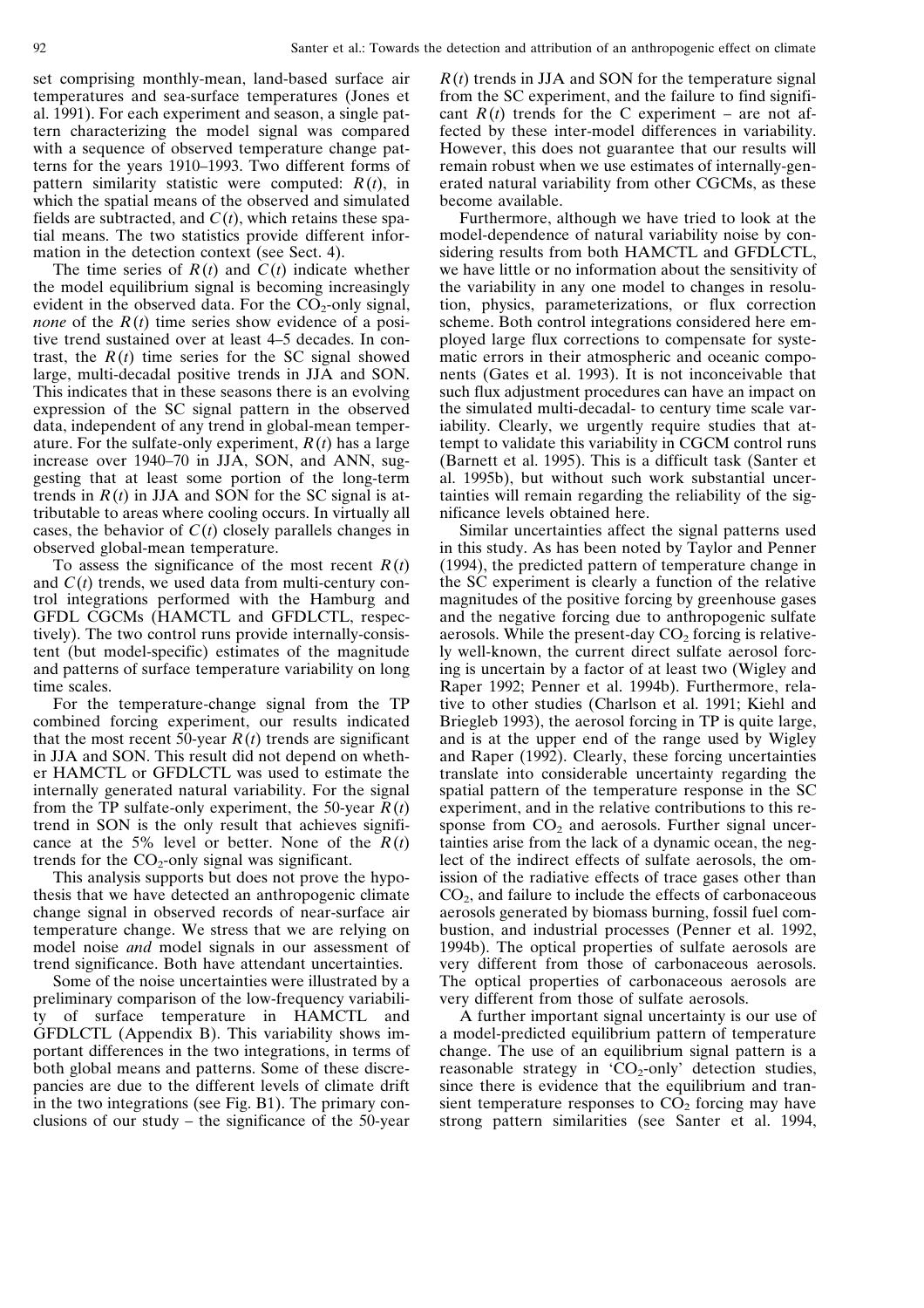1995a). This similarity is partly due to the relative stability of the pattern of  $CO<sub>2</sub>$ -induced radiative forcing as a function of time. For sulfate aerosols, however, there have been distinct regional changes in the timeevolving pattern of forcing (e.g., changes related to declining sulfur emissions in the USA and Western Europe over the past 20 years and increasing emissions in China and India; see Karl et al. 1995). Our detection strategy does not take these changes into account. It is likely that a more complete explanation of observed changes may be achieved in detection studies based on CGCM transient experiments driven by our best estimates of observed spatio-temporal changes in GHG and sulfur emissions.

In summary, there are numerous caveats regarding the signals and natural variability noise that form the basis of this study. Nevertheless, we have provided first evidence that both the largest-scale (global-mean) and smaller-scale (spatial anomalies about the global mean) components of a combined  $CO<sub>2</sub>/anthropogenic$ sulfate aerosol signal are identifiable in the observed near-surface air temperature data. If the coupled-model noise estimates used here are realistic, an assumption which thus far has not been rigorously tested on the crucial decadal- to century time scales, we can be confident that the anthropogenic signal which we have identified is distinctly different from natural variability noise. The fact that we have been able to detect the detailed spatial signature in response to combined  $CO<sub>2</sub>$ and sulfate aerosol forcing, but not in response to  $CO<sub>2</sub>$ forcing alone, suggests that some of the regional-scale background noise (against which we were trying to detect a  $CO_2$ -only signal) is in fact part of the signal of a sulfate aerosol effect on climate.

While our confidence in the identification of an anthropogenic effect on climate is high, we have not shown conclusively that the signal identified can be attributed to the unique cause of anthropogenic sulfate aerosols and  $CO<sub>2</sub>$ . We have taken a first step in the direction of attribution by showing that agreement between modelled and observed changes exists at relatively small spatial scales. Enhancing our confidence in the attribution of observed climate changes to anthropogenic causes will require the elimination of other forcing mechanisms (such as solar variability and volcanoes) as possible explanations for the observed changes. This should provide strong motivation for future modelling studies.

*Acknowledgements.* Work at Lawrence Livermore National Laboratory was performed under the auspices of the US Dept. of Energy, Environmental Sciences Division, under contract W-7405-ENG-48. Support for JEP was provided by the CHAMMP program; TMLW and PDJ were supported by the US Department of Energy, Environmental Sciences Division, under grant DE-FG02-86ER60397. The MECCA Program supplied the computer time necessary to extend the TP integrations. The authors are grateful to Klaus Hasselmann, Wolfgang Brüggemann, and Gabi Hegerl (Max-Planck Institute for Meteorology) for their comments and helpful suggestions, and to Eduardo Zorita and Jin-Song von Storch for supplying results from the 600-year HAMCTL integration. Ron Stouffer and Tom Delworth kindly supplied data from the 1000-year GFDLCTL integration. All color graphics were produced with software developed at the Program for Climate Model Diagnosis and Intercomparison by Dean Williams and Bob Mobley.

#### **Appendix A: sensitivity to choice of reference period**

It is useful to consider how the choice of  $t_0$ , the central year of the *p*-year period used for computing the reference state  $\overline{D_1}(x)$ , influences the *R*(*t*) and *C*(*t*) results for the near-surface temperature signals from the three TP response experiments. Sensitivity of trends in *R*(*t*)



Fig. A1. Observed changes in coverage of gridded, annually averaged near-surface temperature data as a function of time. The *curve "available data"* shows the change in coverage for the filtered Jones et al. (1991) data if the data are used "as is" (i.e., as anomalies relative to 1950–79). The *curves* " $t_0 = 1906$ " and " $t_0$ =1954" show the coverage changes which are obtained by requiring that the data coverage in  $\overline{D_2}(x, t)$  is a subset of the coverage in  $D_1(x)$  (see Appendix A). For the earlier reference period, the coverage fluctuates around ca. 925 grid-points from ca. 1910–

1988, with minima of ca. 700 and 750 grid-points in the war years due to a reduction in oceanic data availability. The coverage is less stable with time for  $t_0$ =1954, since hundreds of grid-points that had data in the reference period 1948–60 did not have data in the first few decades of the century. Note, however, that the average coverage from ca. 1950–90 (roughly 1550 grid-points) is much higher than for  $t_0$ =1906. In all three curves, recent reductions in coverage reflect the degradation of the station observing network over land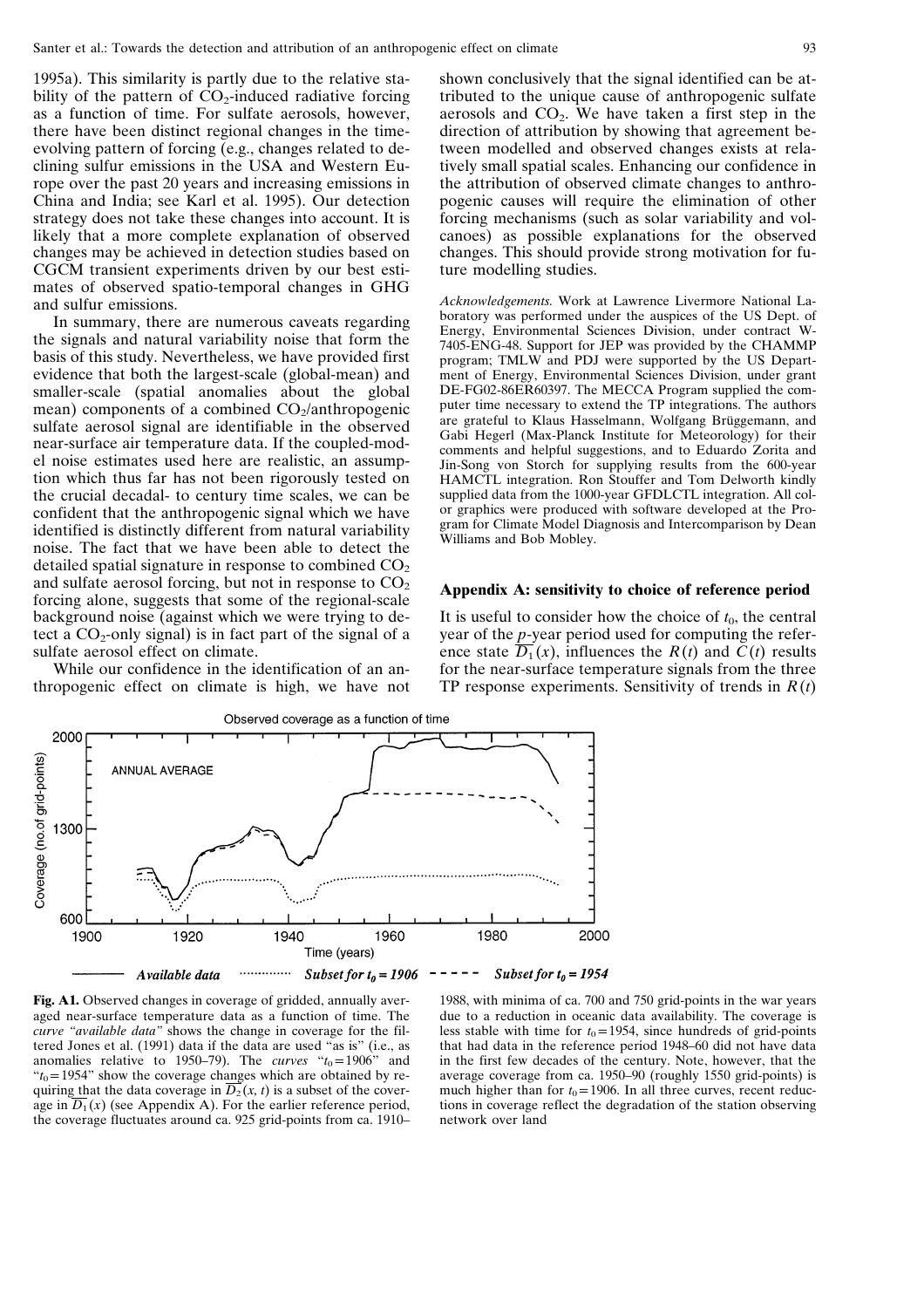

**Fig. A2.** Spatial coverage of annual mean near-surface temperature data for two different reference periods  $(t_0=1906$  and  $t_0$ =1954)



**Fig. A3.** Centered pattern correlation, *R*(*t*), between observed seasonally and annually averaged near-surface temperature changes and changes in the TP response experiment with combined sulfate aerosol/ $CO<sub>2</sub>$  forcing. Results are for two different choices of reference year:  $t_0$ =1906 and  $t_0$ =1954. Changes in  $R(t)$ with time are relatively insensitive to the choice of reference year.

and  $C(t)$  to the choice of reference state would make interpretation of the results more difficult.

In the ideal situation, in which there are no missing values in the observed data set, it can be shown analytically that the *changes* in  $C(t)$  as a function of time are independent of the choice of  $t_0$ . The same holds true for  $\hat{R}(t)$  if the observed spatial variance,  $s_D^2(t)$ , is roughly constant with time (as it is for temperature data; see Santer et al. 1993).

However, the observed data do not comply with this ideal scenario, and show large, spatially non-random changes in coverage as a function of time. This is illustrated in Figs. A1 and A2. Since the maximum spatial coverage of observed data is determined by the coverage over the reference period (this is because the subset of data in  $\overline{D_2}(x, t)$  that is actually used must be equal to or a subset of the coverage of the reference state  $\overline{D_1}(x)$  in order to calculate changes relative to  $\overline{D_1}(x)$ , changes in coverage with time will mean that the data employed in calculating  $C(t)$  and  $R(t)$  will depend on the choice of  $t_0$ , so results may be sensitive to *t*0.

Furthermore, it may be difficult to determine whether a positive trend in  $C(t)$  or  $R(t)$  reflects a true time-increasing pattern similarity between the model and observed fields or the effect of coverage changes. In choosing  $t_0$ , it is therefore desirable to minimize coverage changes with time, and yet still maintain adequate coverage.

The effect of different choices of  $t_0$  and attendant differences in coverage is illustrated in Figs. A3 and A4



**Fig. A4.** As for Fig. A3, but for the uncentered pattern correlation  $C(t)$ , without subtraction of model and observed spatial means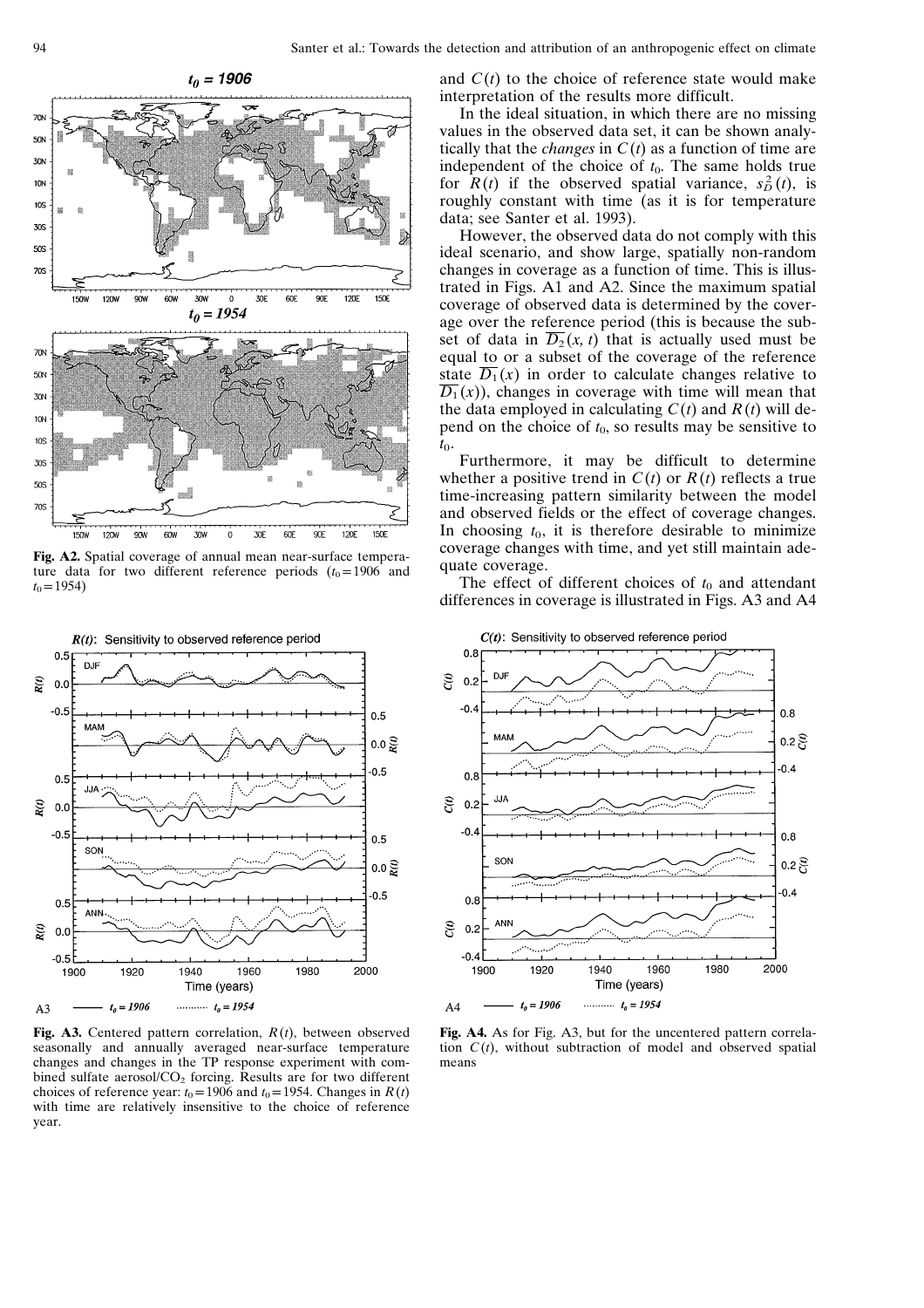for  $R(t)$  and  $C(t)$ , respectively. We consider the extreme cases  $t_0$ =1906 and  $t_0$ =1954. Results are for the near-surface temperature signals in the TP experiment with combined  $CO<sub>2</sub>/sulfate$  aerosol forcing. For both statistics, it is clear that their *changes* in time (i.e.,  $\partial R/\partial t$ and  $\partial C/\partial t$  are, to first order, independent of  $t_0$ .

These results have several important implications. First, it is apparent that linear trends in the pattern correlation time series are relatively insensitive to differences in observed data coverage for the two choices of *t*0. Second, we note that the absolute values of both statistics are somewhat arbitrary, and can be raised or lowered by selection of a different reference state. This is not a problem here, since our interest is in *trends* rather than absolute values.

Since our focus is on trends over the last 10- to 50 years of the pattern correlation time series, we use  $t_0$ =1954. This guarantees that we have relatively stable observed data coverage over 1944–1993, and considerably higher coverage than for  $t_0$ =1906 (see Figs. A1 and A2). The choice of a later  $t_0$  would improve coverage still further, but have the undesirable effect of yielding large coverage changes in the 1950s (due to the introduction of data from Antarctica).

### **Appendix B: comparison of variability in HAMCTL and GFDLCTL**

Features of the variability of near-surface air temperature in the first 100–385 years of HAMCTL have been described by Cubasch et al. (1992, 1994), Santer et al. (1994, 1995b) and Hegerl et al. (1994). HAMCTL exhibits substantial variability on decadal-to-century time scales (see Fig. B1a). However, part of this variability, particularly over the first 200 years of the integration, may be a model artifact and attributable to a form of climate drift.

The variability in GFDLCTL (Fig. B1b) has been

analyzed by Delworth et al. (1993) for the thermohaline circulation and by Stouffer et al. (1994), Mehta and Delworth (1995), and Manabe and Stouffer (1995) for near-surface air temperature and SST. These investigations have attempted to validate the interannual- to interdecadal time scale variability simulated by the GFDL CGCM. The study by Stouffer et al. (1994) showed qualitative agreement between observed and model-simulated patterns of interannual near-surface temperature variability (with the exception of the tropical Pacific, where both GFDLCTL and HAMCTL underestimate the variability associated with ENSO phenomena). It also indicated that modeled and observed relationships between global-mean changes and regional temperature changes show a broadly similar structure. Mehta and Delworth (1995) found considerable similarity between simulated and observed patterns characterizing decadal time scale variability of SST patterns in the tropical Atlantic. Such studies help to build confidence in the reliability of the model variability on interannual to decadal time scales. Validation of model variability on longer time scales is more problematical.

The behavior of global-mean, annually averaged near-surface temperature is non-stationary in both HAMCTL and GFDLCTL, despite the application of flux adjustment schemes. The linear trend in GFDLCTL  $(0.023 \text{ °C/century})$  is relatively monotonic, while the much larger trend in HAMCTL  $(0.102 \degree C)$ century), is primarily due to a large negative excursion of temperature over the first two hundred years of the integration. The standard deviations of temperature for the detrended data differ by only  $0.02 \degree$ C (0.10  $\degree$ C for GFDLCTL versus  $0.12 \text{°C}$  for HAMCTL). For the observations over the period 1861–1993, the corresponding figure is  $0.21^{\circ}$ C if no overall trend is removed. If an EBM is used to remove a combined GHG/sulfate aerosol effect from the observed data in an optimal way (c.f. Wigley and Raper 1991b), the



Fig. B1a, b. Time series of global-mean, annually averaged nearsurface temperature changes **a** in the 600-year HAMCTL and **b** 1000-year GFDLCTL integrations. Both control runs were performed with CGCMS. Anomalies were defined relative to the mean state over the entire integration. The unfiltered and low-

pass filtered time series are shown, together with the overall least-squares linear trends. Both time series are non-stationary: the linear trend per century is roughly four times larger in HAMCTL than in GFDLCTL  $(0.102 \degree C$  versus 0.023 °C, respectively)

800

1000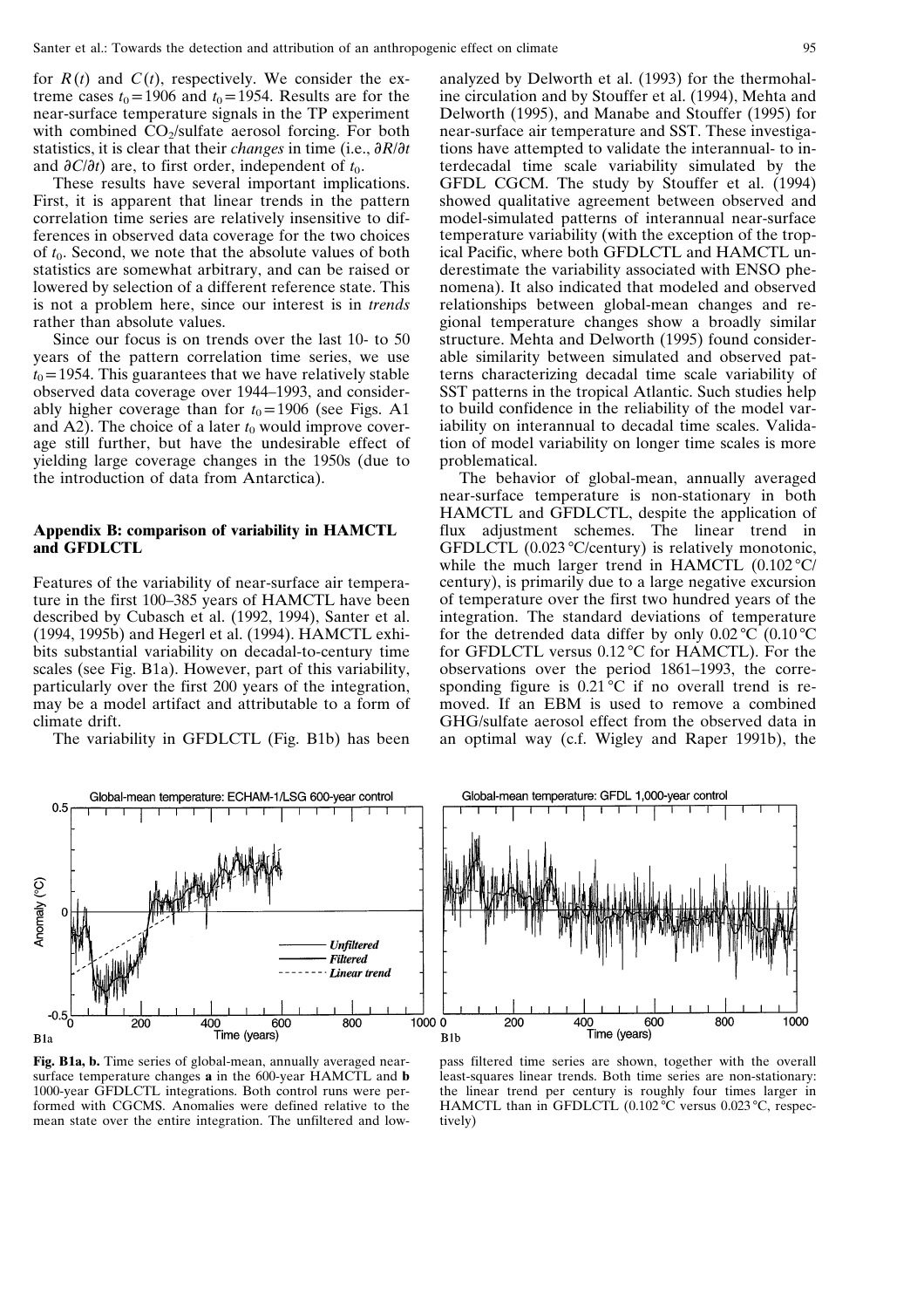

**Fig. B2.** Power spectra of global-mean, annually averaged nearsurface temperature changes in the 600-year HAMCTL and 1000-year GFDLCTL integrations, and in a 5000-year integration performed with an upwelling-diffusion EBM (Wigley and Raper 1991b). Spectra were computed by taking the Fourier transform of the autocorrelation function, with the maximum number of lags equal to  $\frac{1}{4}$  the length of the time series (see Jenkins and Watts 1968). Spectra were smoothed using a Tukey window, with window widths of 60, 100, and 200 lags (for HAMCTL, GFDLCTL, and the EBM, respectively). The number of frequencies computed is twice the window width (for HAMCTL and

standard deviation of the residuals is  $0.10\degree C$ , a result that is robust to uncertainties in the assumed anthropogenic forcing history.

Power spectra of the detrended global-mean, annually averaged near-surface temperature changes for HAMCTL and GFDLCTL indicate that GFDLCTL has more power than HAMCTL on time scales of roughly 2–60 years, and less power than HAMCTL for periods greater than  $\approx 60$  years (see Fig. B2). These results are relatively insensitive to the choice of window width for smoothing. Part of the explanation for the difference in power at the low-frequency end of the coupled model spectra is the large negative temperature excursion over the first 200 years of HAMCTL. Removal of the overall linear trend reduces, but does not remove the effect of this initial drift on the estimated spectrum. The areas defined by the upper and lower 95% confidence limits for each of the coupled model spectra overlap at all frequencies, with minimum overlap at the high- and low-frequency ends of the spectra.

Figure B2 also shows the spectrum from a 5000-year integration of an upwelling-diffusion energy-balance model (EBM; Wigley and Raper 1990; 1991b) with

GFDLCTL) and four times the window width for the EBM. The thin *lines* are the 95% confidence intervals for the coupled model spectral estimates. HAMCTL has higher power than GFDLCTL for periods longer than roughly 60 year; the reverse is true for periods shorter than 60 year. The EBM was run with random forcing and a climate sensitivity of  $3.0\,^{\circ}\text{C}$  for a doubling of CO<sub>2</sub>. The bar on the upper left corner of the figure gives the EBM spectral densities for climate sensitivities of  $1.5\degree$ C and  $4.5\degree$ C at a period of 400 year. The coupled model spectra were computed after removal of overall linear trends in the data

random forcing and a climate sensitivity,  $\Delta T_{2xCO_2}$ , of 3.0 °C for a doubling of atmospheric  $CO<sub>2</sub>$ . As noted by Hasselmann (1976) and Wigley and Raper (1990), the low frequency spectrum depends on  $\Delta T_{2xCO_2}$ . The GFDL AGCM (coupled with a mixed-layer ocean) has a sensitivity of  $3.5\,\mathrm{°C}$  (Stouffer, personal communication), while the corresponding figure is  $2.6^{\circ}$ C for the ECHAM AGCM (see Table B1 in Gates et al. 1992). The EBM value was chosen to fall roughly between the Hamburg and GFDL sensitivities. At high frequencies, the EBM was tuned to agree with the observed data after factoring out the effect of ENSO (which accounts for about 30% of the variance on time scales less than 10 years). Note that in the lower frequency range, HAMCTL has higher power than GFDLCTL despite having a lower value of  $\Delta T_{2xCO_2}$ , a result opposite to that expected on theoretical grounds, as the EBM result on the left-hand side of Fig. B2 indicates. This is at least partially due to the above-mentioned climate drift in the first 200 years of HAMCTL.

In contrast to the HAMCTL and EBM results, the spectrum for GFDLCTL flattens out at periods greater than 100 years. The EBM also shows a flattening of the spectrum, but at frequencies substantially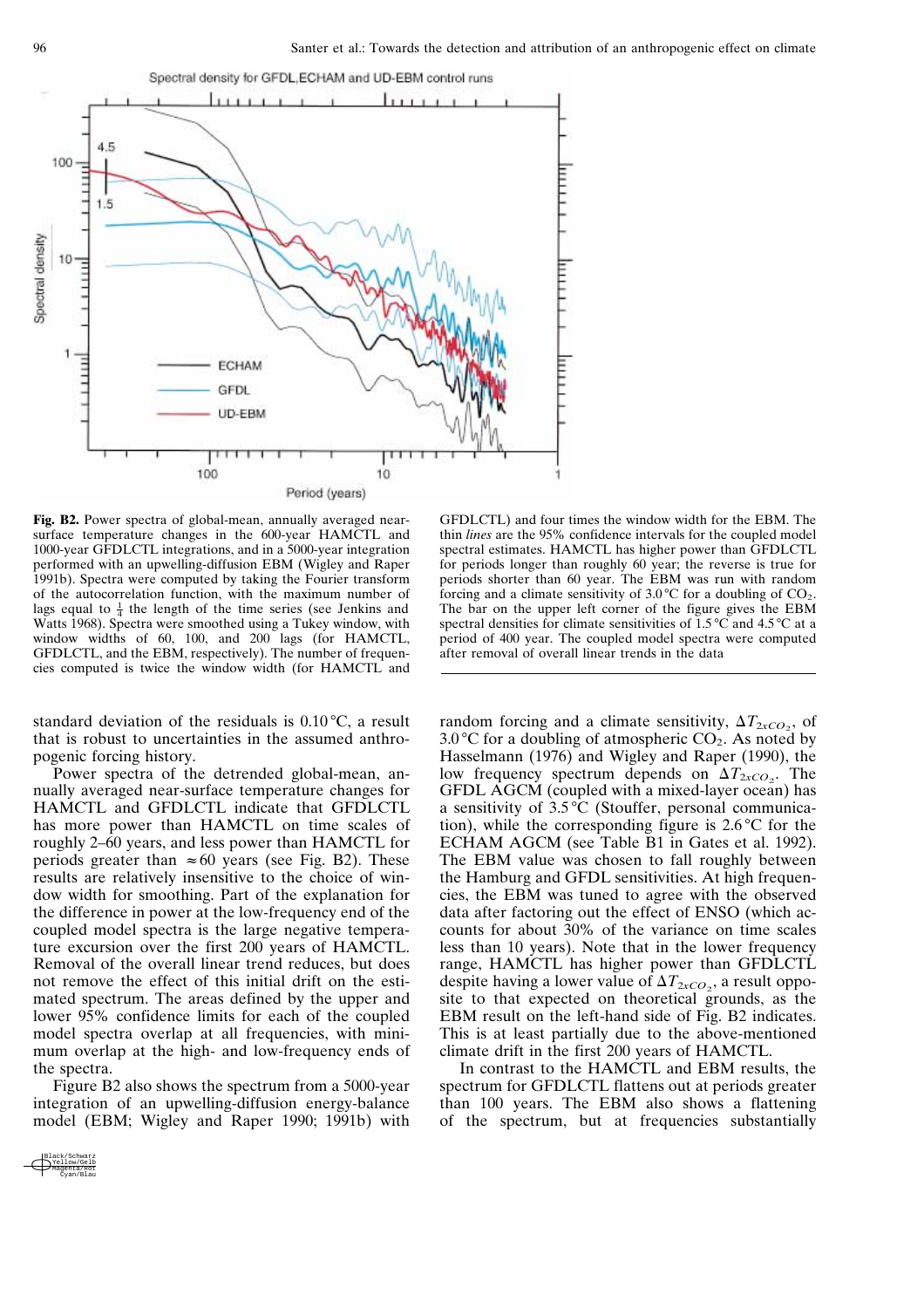**SIGNAL-TO-NOISE RATIOS FOR C(t) TRENDS** 



**Fig. B3.** Signal-to-noise ratios, SN*i*, for observed trends in the uncentered pattern correlation statistic  $C(t)$ . The signals,  $\beta_S(i)$ , are the observed trends in  $C(t)$  for the last 10- to 50 year. The noise,  $N_f(i)$ , is the standard error of the sampling distribution of  $\beta_N(i)$ (see Sect. 6.1 and Appendix B for further details). Standard errors were computed using data from both GFDLCTL and HAMCTL. Results are for annually averaged near-surface temperature data. For temperature-change signals from the Taylor and Penner sulfate-only and  $CO_2$ -only experiments,  $SN_i$  is consistently lower for the GFDLCTL noise estimates. The GFDLCTL versus HAMCTL differences in SN*i* can be interpreted in terms

lower than in the GFDL model simulation (and beyond the lowest frequency shown in Figure B2). The ubiquity of substantial power at century time scales in paleoclimate spectra (see, e.g., Crowley and North 1991; Stocker and Mysak 1992) suggests that either the paleodata have some low-frequency forcing that the model is lacking (e.g., solar variability, volcanoes) or that the model is underestimating the magnitude of century-time scale variability associated with internal oscillations of the coupled atmosphere-ocean system (see Barnett et al. 1995). A further possibility is that the paleodata may contain spurious low-frequency variability.

Since  $C(t)$  closely parallels the ratio between model and observed global-mean temperature changes, and since the standard error for a linear trend of length *Li* is related to the spectral power at frequency  $1/L_i$ , one might expect the significance of  $C(t)$  values in Tables 5–7 to differ noticeably depending on whether HAMCTL or GFDLCTL was used to estimate the noise. This is difficult to determine on the basis of *p*values, since these are generally highly significant for observed  $C(t)$  trends (Tables 5–7). We therefore computed signal-to-noise ratios for  $C(t)$  trends of different length. As in Santer et al. (1995b), we define the signal-to-noise ratio SN<sub>i</sub> for trend length  $i \times 10$  as

$$
SN_i = \beta_S(i) / N(i) \tag{10}
$$

SIGNAL-TO-NOISE RATIOS FOR R(t) TRENDS



of the coupled-model differences in the spectral density of globalmean, annually averaged temperature on time scales of 10- to 50 years (see Fig. B2). The *thin solid line* gives the 5% significance threshold for an assumed Gaussian distribution of trends

**Fig. B4.** As for Fig. B3, but for observed trends in the centered pattern correlation statistic  $R(t)$  and for seasonally-averaged data (JJA). SN*i* ratios are very similar for the two noise estimates. This result implies some similarity in the HAMCTL and GFDLCTL patterns of near-surface temperature variability over the observed data window on 10- to 50-year time scales

where  $\beta_S(i)$  is the observed trend in  $C(t)$  and  $N(i)$  is the standard error of the sampling distribution of  $\beta_N(i)$ , computed using either the GFDLCTL or HAMCTL data (see Sect. 6.1 for full details). The standard error is simply

$$
N(i) = \left[ (m_i - 1)^{-1} \sum_{c=1}^{m_i} \beta_N(i, c)^2 \right]^{1/2}
$$
 (11)

where  $m_i$  is the sample size (the number of linear trends of length  $i \times 10$  in the  $C_N(t)$  natural variability time series).

Figure B<sub>3</sub> shows  $SN_i$  for 10- to 50-year linear trends in  $C(t)$ . Results are for annually averaged signal and noise data. For temperature-change signals from the sulfate-only and  $CO_2$ -only experiments, the higher GFDLCTL variance on 10- to 50-year time scales (Fig. B2) yields consistently lower signal-to-noise ratios than for HAMCTL. For trends  $\geq 20$  years, SN<sub>i</sub> is much larger than the 5% significance threshold (for an assumed Gaussian distribution), so that GFDLCTL versus HAMCTL variance differences do not influence decisions on the significance of observed *C*(*t*) trends. As discussed previously, in the specific case of the SC experiment  $C(t)$  provides a mix of pattern- and globalmean change information. In this instance, therefore, differences in SN*i* cannot be interpreted solely in terms of the different behavior of GFDLCTL and HAMCTL global-mean temperature spectra in Fig. B2.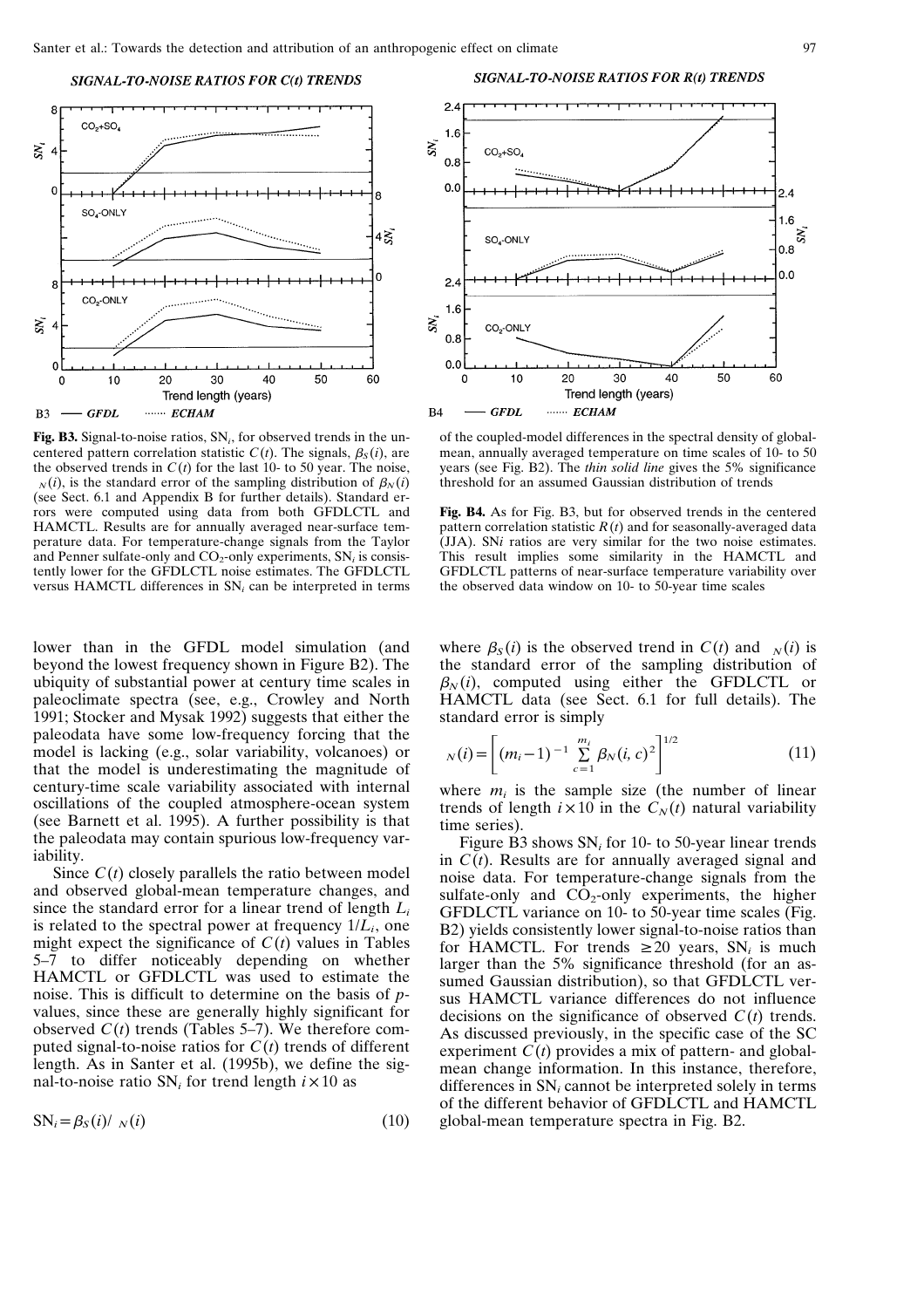

**Fig. B5a–d.** Empirical orthogonal functions (EOFs) 1 and 2 of the GFDLCTL and HAMCTL annually averaged near-surface temperature anomaly data. EOFs were computed using data from the first 400 year of GFDLCTL and the last 400 year of HAMCTL (in order to exclude the large negative temperature excursion during the first 200 year of HAMCTL; see Fig. B1a). Anomalies were computed relative to the 400-year means of each control run, and were filtered as described in Sect. 4. To facilitate comparison with the observed  $R(t)$  results, model data were in-

Signal-to-noise ratios for 10- to 50-year linear trends in  $R(t)$  are surprisingly similar, at least for JJA (Fig. B4). Note that the *p*-values for *R*(*t*) trends (Tables 5– 7) are also similar for GFDLCTL and HAMCTL noise estimates. This suggests that the patterns of near-surface temperature variability on 10- to 50-year time scales must show some degree of correspondence in GFDLCTL and HAMCTL. To compare the dominant patterns of variability, we computed empirical orthogonal functions (EOFs) of the HAMCTL and GFDLCTL annually averaged near-surface temperature data (using the first 400 years of GFDLCTL and the last 400 years of HAMCTL). Model anomaly data were filtered as described in Sect. 4, and grid-points outside the observed data mask for  $t_0$ =1954 were excluded (see Fig. A2). This procedure allows us to compare model variability modes over the same data window used for computing observed *R*(*t*) trends.

The partitioning of total space-time variance is similar in both control integrations. EOFs 1 and 2 of

terpolated to the observed grid, and grid-points outside the observed data mask for  $t_0=1954$  (see Fig. A2) were not used for computing EOFs. GFDLCTL (HAMCTL) EOFs 1 and 2 explain 13.2% and 8.9% (11.0% and 9.9%) of the total space-time variance, respectively. There are some large-scale similarities in the EOF patterns: both coupled models have large loadings of the same sign over high-latitude land areas of North America and Eurasia

GFDLCTL explain 13.2% and 8.9% of the variance (c.f. 11.0% and 9.9% for HAMCTL). The total number of EOFs required to explain  $\geq 95\%$  of the variance is 69 for GFDLCTL and 63 for HAMCTL. The EOF patterns show some large-scale spatial similarity: both coupled models have large loadings of the same sign over high-latitude land areas of North America and Eurasia. There are also pronounced differences. EOF 1 of GFDLCTL has the same sign at virtually all gridpoints, while such global-scale coherence is absent in the HAMCTL EOFs. The marked dipole structure over North America in the first pair of HAMCTL EOFs has no analogue in the dominant GFDLCTL modes.

A very different result is obtained if the full global fields are used for computing EOFs. In this case, differences in the behavior of sea-ice in the two integrations yield a much flatter eigenvalue spectrum for GFDLCTL than for HAMCTL. Further work is required to identify common patterns of variability in the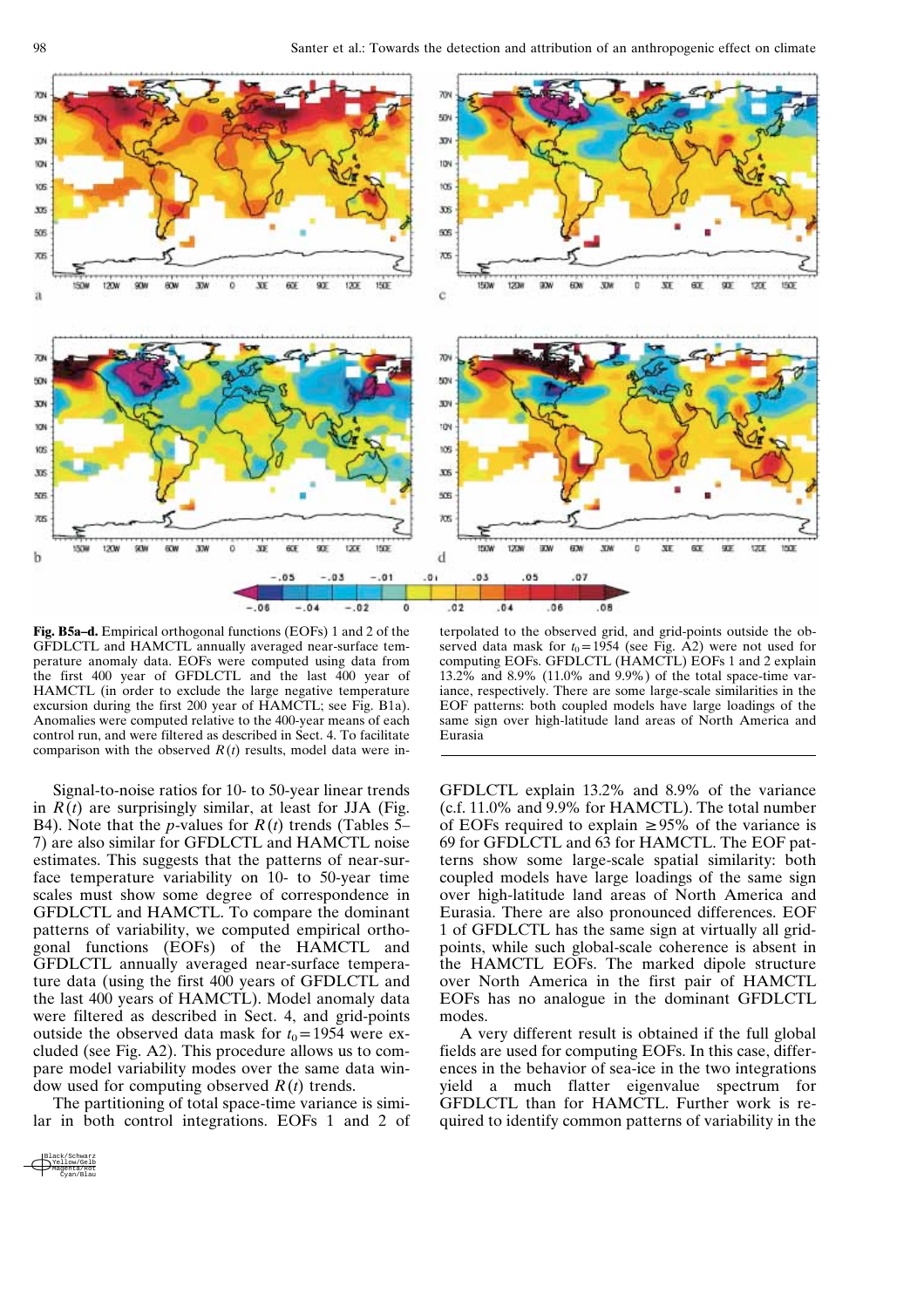two integrations and their characteristic time scales, and to determine why the GFDLCTL and HAMCTL signal-to-noise ratios (and *p*-values) are similar for trends in *R*(*t*).

### **References**

- Allen MR, Smith LA (1994) Investigating the origins and significance of low-frequency modes of climate variability. Geophys Res Lett 21 : 883–886
- Allen MR, Mutlow CT, Blumberg GMC, Christy JR, McNider RT, Llewellyn-Jones DT (1994) Global change detection. Nature 370:24-35
- Anderson JL, van den Dool HM (1994) Skill and return of skill in dynamic extended-range forecasts. Mon Weather Rev 122: 507–516
- Barnett TP (1986) Detection of changes in global tropospheric temperature field induced by greenhouse gases. J Geophys Res 91: 6659–6667
- Barnett TP, Schlesinger ME (1987) Detecting changes in global climate induced by greenhouse gases. J Geophys Res 92: 14772–14 780
- Barnett TP, Santer BD, Jones PD, Bradley RS, Briffa KR (1995) Estimates of low-frequency natural variability in near-surface air temperature. The Holocene (accepted)
- Benkovitz C (1982) Compilation of an inventory of anthropogenic emissions in the United States and Canada. Atmos Environ 16: 1551–1563
- Bloomfield P, Nychka D (1992) Climate spectra and detecting climate change. Clim Change 21:275-288
- Charlson RJ, Wigley TML (1994) Sulfate aerosol and climate change. Sci Am 270(2) :48–57
- Charlson RJ, Langer J, Rodhe H, Leovy CB, Warren SG (1991) Perturbation of the Northern Hemisphere radiative balance by backscattering from anthropogenic sulfate aerosols. Tellus 43: 152–163
- Charlson RJ, Schwartz SE, Hales JM, Cess RD, Coakley JA, Hansen JE, Hofmann DJ (1992) Climate forcing by anthropogenic aerosols. Science 255: 423–430
- Crowley TJ, North GR (1991) Paleoclimatology. Oxford University Press, New York, USA
- Cubasch U, Hasselmann K, Höck H, Maier-Reimer E, Mikolajewicz U, Santer BD, Sausen R (1992) Time-dependent greenhouse warming computations with a coupled ocean-atmosphere model. Clim Dyn 8:55-69
- Cubasch U, Santer BD, Hellbach A, Hegerl G, Höck H, Maier-Reimer E, Mikolajewicz U, Stössel A, Voss R (1994) Monte Carlo climate change forecasts with a global coupled oceanatmosphere model. Clim Dyn 10:1-19
- Delworth T, Manabe S, Stouffer RJ (1993) Interdecadal variability of the thermohaline circulation in a coupled ocean-atmosphere model. J Clim 6: 1993–2011
- Engardt M, Rodhe H (1993) A comparison between patterns of temperature trends and sulfate aerosol pollution. Geophys Res Lett 20 : 117–120
- Enting IG, Heimann H, Wigley TML (1994) Future emissions and concentrations of carbon dioxide: key ocean/atmosphere/ land analyses. CSIRO Division of Atmospheric Res Techn Pap 31
- Fichefet T, Tricot C (1992) Influence of starting date of model integration on projections of greenhouse-gas-induced climatic change. Geophys Res Lett 19 :1771–1774
- Folland CK, Karl TR, Nicholls N, Nyenzi BS, Parker DE, Vinnikov K Ya (1992) Observed Climate variability and change. In: Houghton JT, Callander BA, Varney SK (eds) Climate change 1992. The supplementary report to the IPCC scientific assessment. Cambridge University Press, Cambridge, pp 135– 170
- Gates WL, Mitchell JFB, Boer GJ, Cubasch U, Meleshko VP (1992) Climate modelling, climate prediction and model validation. In: Houghton JT, Callander BA, Varney SK (eds) Climate change 1992. The supplementary report to the IPCC scientific assessment. Cambridge University Press, Cambridge, pp 97–134
- Gates WL, Cubasch U, Meehl GA, Mitchell JFB, Stouffer RJ (1993) An intercomparison of selected features of the control climates simulated by coupled ocean-atmosphere general circulation models. World Climate Research Programme, WCRP-82, Geneva, Switzerland
- Hansen J, Lacis A, Rind D, Russel G, Stone P, Fung I, Ruedy R, Lerner J (1984) Climate sensitivity: Analysis of feedback mechanisms. In: Hansen J, Takahasi T (eds) Climate processes and climate sensitivity. Maurice Ewing Series 5, American Geophysical Union, Washington D.C., pp 130–163
- Hansen J, Fung I, Lacis A, Rind D, Lebedeff S, Ruedy R, Russell G, Stone P (1988) Global climate changes as forecast by Goddard Institute for Space Studies three-dimensional model. J Geophys Res 93 :9341–9364
- Hansen J, Lacis A, Ruedy R, Sato M, Wilson H (1993) How sensitive is the world's climate? Nat Geog Res Explor 9:142-158
- Hasselmann K (1976) Stochastic climate models. Part I: theory. Tellus 28 : 473–485
- Hasselmann K (1979) On the signal-to-noise problem in atmospheric response studies. In: Shaw DB (ed) Meteorology of tropical oceans. Roy Meteorol Soc London, pp 251–259
- Hasselmann K (1993) Optimal fingerprints for the detection of time dependent climate change. J Clim 6:1957–1971
- Hegerl GC, Storch H, Hasselmann K, Santer BD, Cubasch U, Jones PD (1994) Detecting anthropogenic climate change with an optimal fingerprint method. Max-Planck Institut für Meteorologie Report 142, Hamburg, Germany
- Hunter DE, Schwartz SE, Wagoner R, Benkovitz CM (1993) Seasonal, latitudinal, and secular variations in temperature trend: evidence for influence of anthropogenic sulfate. Geophys Res Lett 20: 2455–2458
- Jenkins GM, Watts DG (1968) Spectral analysis and its applications. Holden-Day, San Francisco, USA
- Jones PD (1994) Recent warming in global temperature series. Geophys Res Lett 21: 1149–1152
- Jones PD, Briffa KR (1992) Global surface air temperature variations during the twentieth century: Part 1, spatial, temporal and seasonal details. The Holocene 2: 165–179
- Jones PD, Wigley TML, Farmer G (1991) Marine and land temperature data sets: a comparison and a look at recent trends. In: Schlesinger ME (ed) Greenhouse-gas-induced climatic change: a critical appraisal of simulations and observations. Elsevier, Amsterdam, pp 153–172
- Karl TR, Heim RR Jr, Quayle RG (1991) The greenhouse effect in central North America: if not now, when? Science 251: 1058–1061
- Karl TR, Knight RW, Kukla G, Gavin J (1995) Evidence for radiative effects of anthropogenic sulfate aerosols in the observed climate record. In: Charlson R, Heintzenberg J (eds) Aerosol forcing of climate. John Wiley, Chichester, UK, pp 363–382
- Kelly PM, Jones PD, Sear CB, Cherry BSG, Tavakol RK (1982) Variations in surface air temperatures, Part 2: Arctic regions, 1881–1980. Mon Weather Rev 110: 71–83
- Kiehl JT, Briegleb BP (1993) The relative role of sulfate aerosols and greenhouse gases in climate forcing. Science 260:311-314
- MacCracken MC, Moses H (1982) The first detection of carbon dioxide effects: Workshop Summary, 8–10 June 1981, Harpers Ferry, West Virginia. Bull Am Meteorol Soc 63 :1164–1178
- Madden RA, Ramanathan V (1980) Detecting climate change due to increasing carbon dioxide. Science 209 :763–768